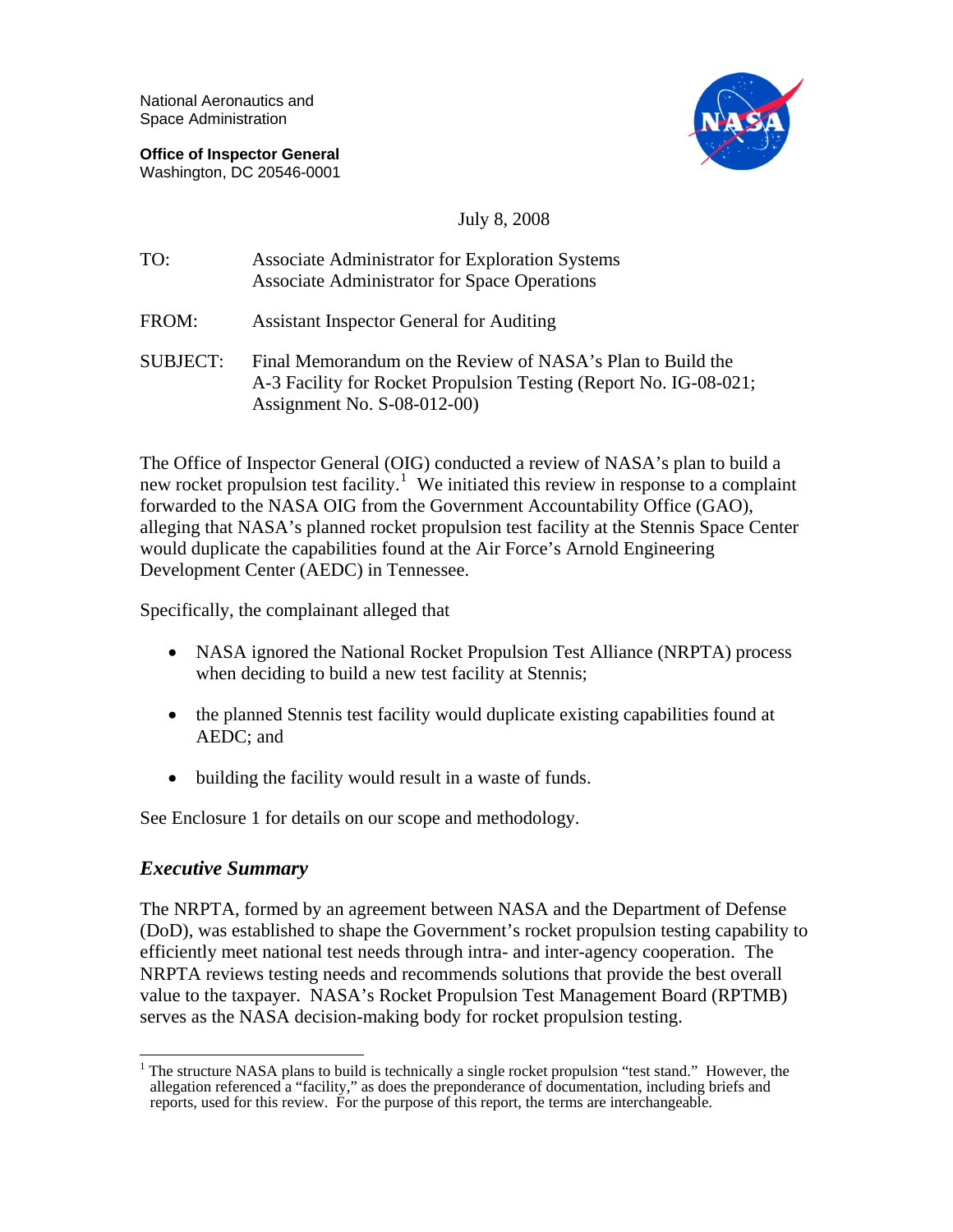We found that NASA's Upper Stage Engine (USE) Element Manager, located at Marshall Space Flight Center in Alabama, reviewed the J-2X rocket propulsion testing options and selected the A-3 test stand to be built at Stennis without the required formal reviews or recommendations of the NRPTA, or NASA's RPTMB. This occurred because NASA did not appropriately engage the NRPTA as required by the NRPTA Memorandum of Agreement (MOA). The NRPTA MOA and the RPTMB Operating Procedures require member reviews and recommendations prior to major test facility investments or modifications. In addition, we found that the processes contained in the the NRPTA MOA and the RPTMB Operating Procedures are not included in either a NASA Policy Directive or NASA Procedural Requirements.

Although the Rocket Propulsion Test (RPT) Program office used the NRPTA to gather information on potential J-2X testing options, NASA did not make a request for NRPTA member reviews and recommendations and subsequently made a unilateral decision to build the A-3 test stand at Stennis. The USE Element Manager stated that he selected the A-3 without, or prior to, receiving any recommendations from the RPTMB or NRPTA because the selection needed to be made in March 2007 to maintain the critical path of the Ares Project. We confirmed that the test facility was on the Ares Project's critical path. However, we found that the schedules projected for the A-3 and upgrading AEDC's J-4 facility, which presented a competing option, were the same, 3½ years. Although the critical path of the Ares Project may explain the timing of the decision, it does not adequately justify the decision to build the A-3 exclusive of cost and technical risk comparisons with other facilities as would have been provided if the appropriate request was made of the NRPTA.

We also found that the test stand NASA intends to build at Stennis would not duplicate existing capabilities found at AEDC. We reviewed the J-2X engine testing requirements and determined that at the time of the decision to build the A-3, in May 2007, a test stand with all of the testing capabilities required for the new J-2X engine, as defined by Constellation Program and Ares Project requirements, was not available at AEDC, Stennis, or any other NASA or DoD facility. In addition, based on current cost estimates, we determined that building the A-3 would not be a waste of funds. However, concerns with the technical risks associated with the A-3 design and operations remain and could result in significant cost increases and schedule delays, which may in the future substantiate an alternative option as ultimately more cost-effective. Using the NRPTA process could have provided a forum for the resolution of these concerns and the development of a risk mitigation strategy, which may have provided added assurance of the successful development and implementation of a facility to meet J-2X engine testing requirements.

By failing to appropriately engage the NRPTA, NASA may have missed an opportunity to promote a more cooperative partnership with DoD in the area of rocket propulsion testing as well as an opportunity to benefit from the technical expertise resident among NRPTA members. In addition, because of NASA's unilateral decision, the Agency assumed technical and cost risks without the benefit of an independent review and the recommendations of NRPTA members.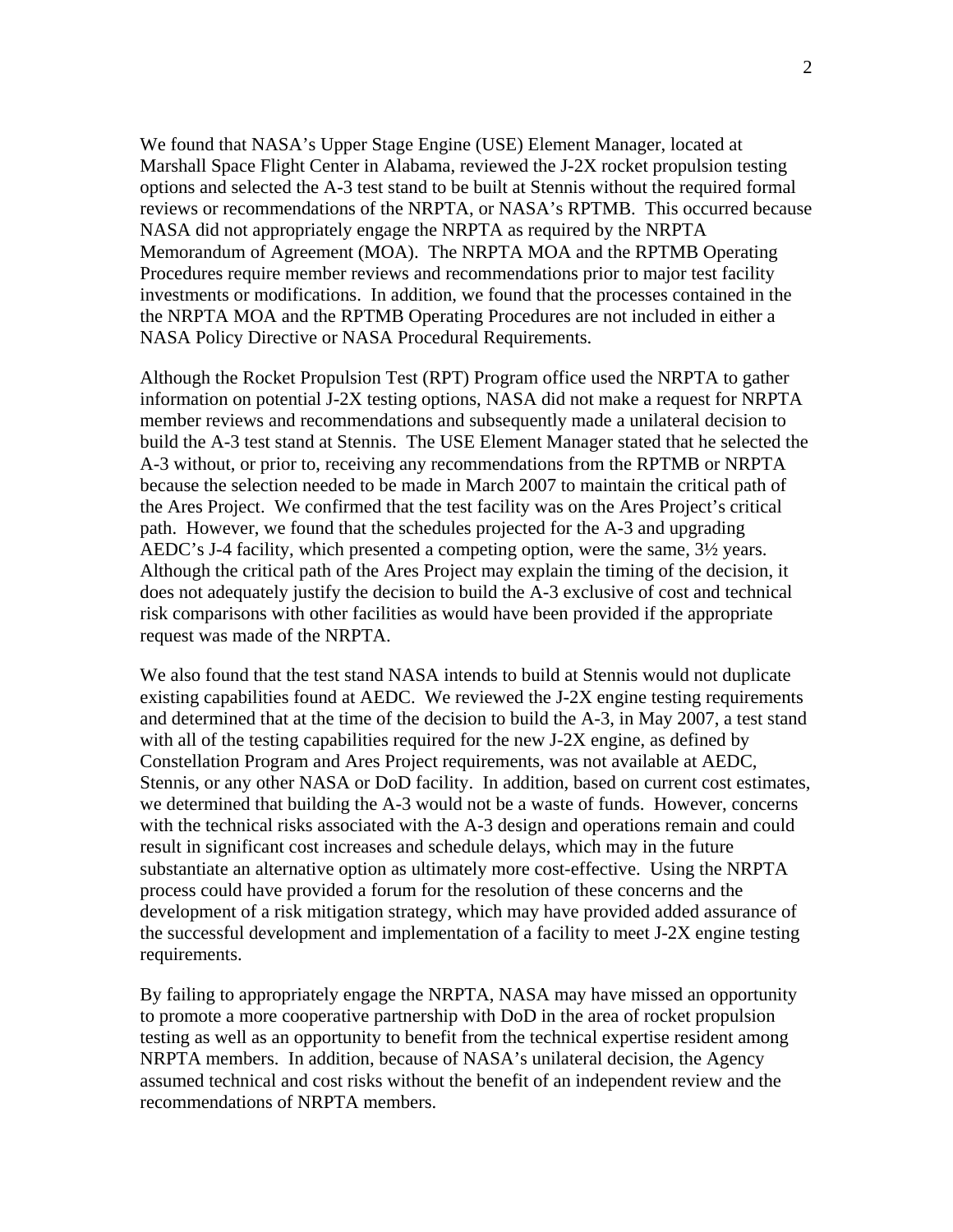Our May 19, 2008, draft of this memorandum recommended that the Associate Administrator for Space Operations issue a NASA Policy Directive (and NASA Procedural Requirements, if applicable) detailing the requirement for NASA's rocket propulsion test organizations to request formal reviews and recommendations from the RPTMB and, as applicable, the NRPTA, in accordance with RPTMB and NRPTA guidelines. Additionally, we recommended that the Associate Administrator for Exploration Systems take advantage of the technical expertise available in the rocket propulsion test community and request an independent review and assessment of the technical and cost risks associated with the planned A-3 test stand in order to develop a comprehensive risk mitigation strategy.

Management provided an initial response to the recommendations on June 30, 2008 (see Enclosure 3), and subsequently provided estimated completion dates, which we included in the "Recommendations, Management Response, and Evaluation" section of this memorandum. Management's comments are responsive. In commenting on the draft of this memorandum, NASA management concurred with our recommendations and proposed appropriate corrective actions. The recommendations are resolved and will be closed upon completion and verification of management's corrective actions.

### *Background*

The Stennis Space Center in Mississippi is NASA's primary Center for the testing and flight certification of rocket propulsion systems for the Space Shuttle and future generations of space vehicles. Because of its role in engine testing for four decades, Stennis has evolved into a multi-agency, multidisciplinary center for Federal, State, academic, and private organizations engaged in space, ocean, and environmental programs, as well as national defense. In addition to NASA, there are 30 other agencies located at Stennis.

NASA's RPT Program office—located at Stennis under the Space Operations Mission Directorate (SOMD)—reviews, approves, and provides direction on rocket propulsion testing assignments, capital asset improvements, test facility modernization and refurbishments, integration for multi-site test activities, identification and protection of core capabilities, and the advancement and development of test technologies. NASA's RPT Program office provides the program management structure for accomplishing rocket propulsion testing and is NASA's authority for rocket propulsion assignments and management of the budget for rocket propulsion testing.

NASA's RPTMB consists of member organizations (Marshall, Stennis, Plum Brook Station, and White Sands Test Facility) and associate members (Glenn Research Center and Kennedy Space Center) and serves as the NASA decision-making body for rocket propulsion testing, and the RPTMB reviews, approves, and provides direction on the following:

• All testing assignments.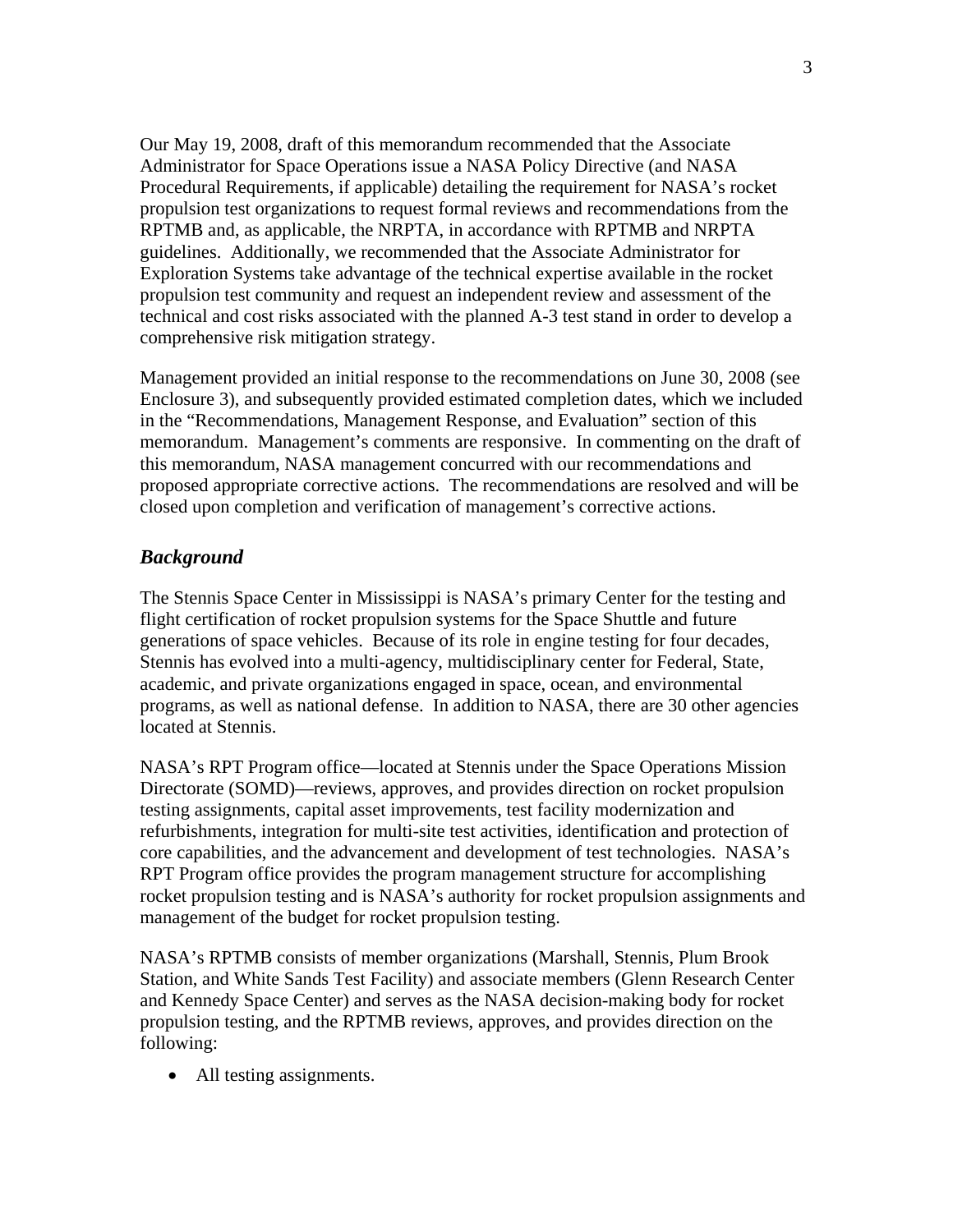- All capital investment recommendations for rocket propulsion test facilities and equipment.
- All facility modifications or refurbishments affecting the Agency's rocket propulsion test capability.
- Annual budget requirements (establishment and approval).
- All official documentation pertaining to multi-site test activities.
- All key decisions relating to NASA rocket propulsion testing.

NASA's RPT Program Manager is a member of the NRPTA.<sup>[2](#page-3-0)</sup> The NRPTA, formed by an agreement between NASA and DoD and jointly chaired by the two organizations, was established to shape the Government's rocket propulsion testing capability to efficiently meet national test needs through intra- and inter-agency cooperation. The NRPTA reviews testing needs and recommends solutions that provide the best overall value to the taxpayer.

The NRPTA's Senior Steering Group (SSG) is an advisory group made up of senior officials from NASA and each DoD member organization.[3](#page-3-1) The SSG is chartered to provide guidance and direction to the NRPTA. Additionally, the SSG provides a forum for NRPTA members to present recommendations and proposed actions and to obtain resolution of disagreements. Senior NASA and DoD officials signed the initial MOA for the NRPTA on January 9, 1998, and the most recent MOA on January 15, 2003. In addition to the MOA, the NRPTA Operating Procedure provides detailed guidelines for the NRPTA process.

Under the Exploration Systems Mission Directorate (ESMD), the Constellation Program, located at Johnson Space Center in Texas, has overall responsibility for the development of the vehicles (crew exploration vehicle and crew launch vehicle) and related systems that will support NASA's exploration missions to extend a human presence throughout the solar system. The Exploration Launch Office, located at Marshall, is responsible for the design and development of the Ares vehicles (the Ares I crew launch vehicle and the Ares V cargo launch vehicle) that will support the Constellation Program. The Exploration Launch Office's USE Element Manager is responsible for the development of the J-2X rocket engine.

NASA is developing the new J-2X rocket engine to power the upper stage of Ares I and the Earth departure stage of Ares V (as shown in the following figure). Powered by liquid oxygen and liquid hydrogen, the J-2X is an evolved variation of two historic

<span id="page-3-0"></span><sup>&</sup>lt;sup>2</sup> The NRPTA consists of nine members: one each from the four DoD rocket test sites (AEDC; Air Force Research Laboratory Propulsion Directorate; Army Redstone Technical Test Center; and Naval Air Warfare Center, Weapons Division, China Lake); one each from the four NASA test sites (Marshall, Stennis, Plum Brook Station, and White Sands Test Facility); and the RPT Program Manager.

<span id="page-3-1"></span><sup>&</sup>lt;sup>3</sup> The SSG consists of one NASA representative and one representative from each of DoD's four member organizations (AEDC; Air Force Research Laboratory Propulsion Directorate; Army Redstone Technical Test Center; and Naval Air Warfare Center, Weapons Division, China Lake).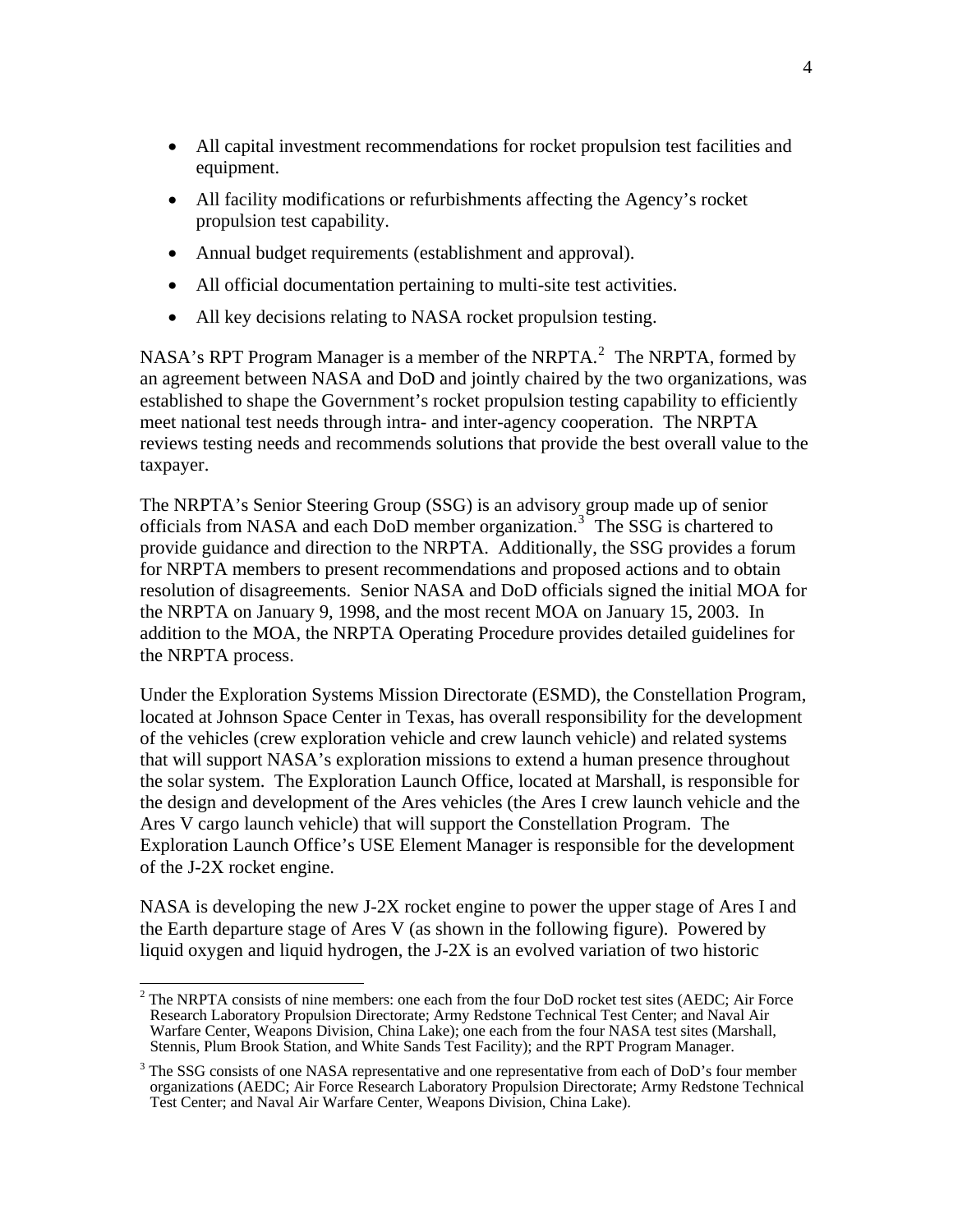predecessors: the J-2 upper stage engine that propelled the Apollo-era Saturn IB and Saturn V rockets to the Moon in the late 1960s and 1970s, and the J-2S, a simplified version of the J-2 developed and tested in the early 1970s but never flown. Testing of the turbo machinery, injector hardware, and ignition system components of the J-2X is ongoing. On April 3, 2008, NASA's Associate Administrator for ESMD explained during a congressional hearing before the House Science and Technology Committee's Subcommittee on Space and Aeronautics that early J-2X testing was underway at Stennis's A-1 test stand and that the A-2 test stand at Stennis would be providing early developmental testing.<sup>[4](#page-4-0)</sup> The first integrated testing of the full J-2X engine system is scheduled for September 2010. During testing, the J-2X will require long duration run times at vacuum pressure to simulate the environmental conditions it will encounter during flight. As of May 2008, there was no test facility equipped with the capabilities necessary to satisfy this testing requirement.



#### **Ares I and Ares V Launch Vehicles**

Source: NASA Ares I and Ares V Fact Sheets

<span id="page-4-0"></span> 4 Witness testimony is available at <http://science.edgeboss.net/real/science/scitech08/040308.smi> (accessed April 17, 2008).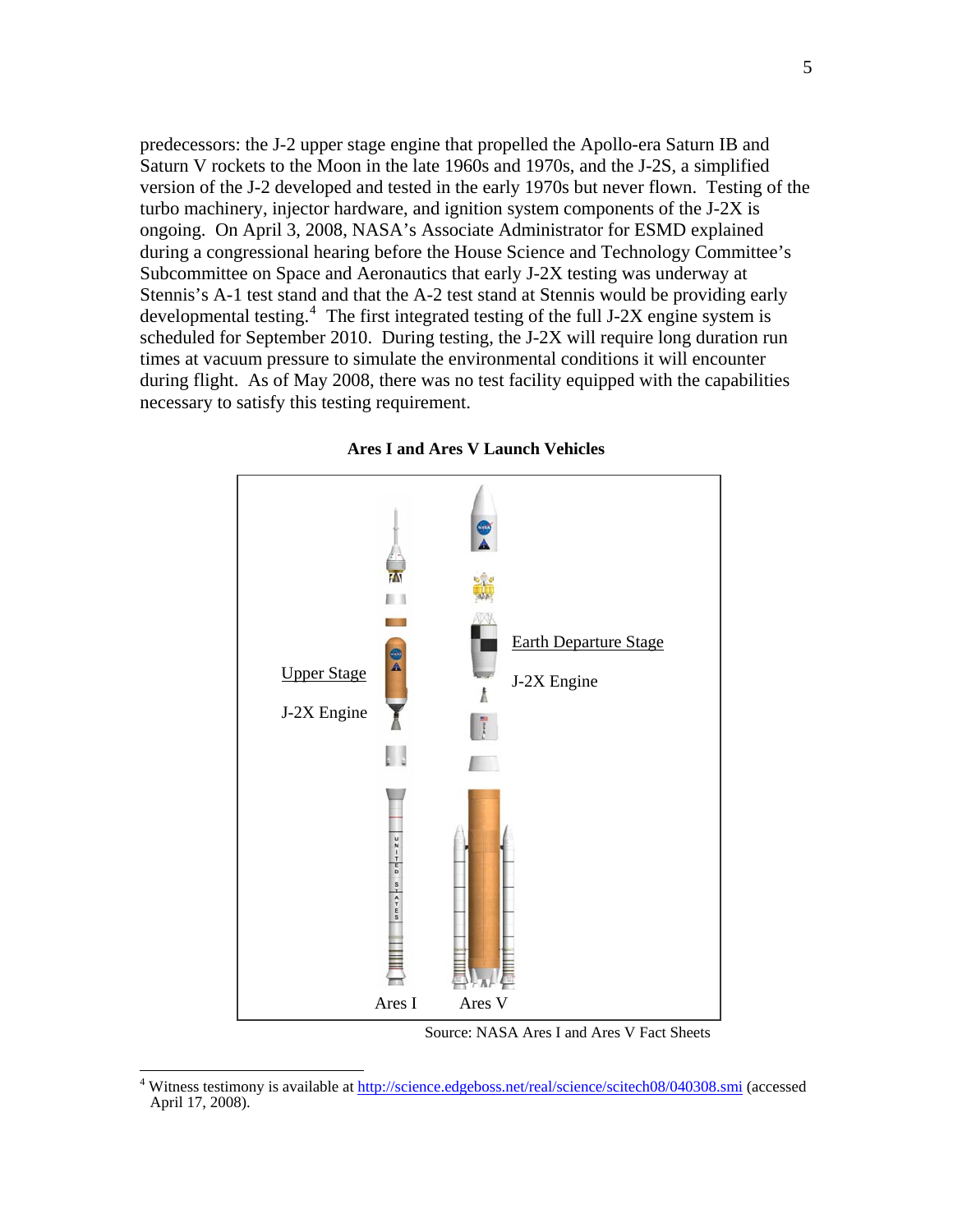In November 2006, the USE Element office defined the J-2X engine testing requirements and established a Study Team to assess facility options for the testing. In December 2006 and January 2007, the Study Team visited AEDC, Glenn Research Center in Ohio, and Stennis to hold concept familiarization meetings for the prospective test stands: the J-4 at AEDC, the B-2 at Glenn's Plum Brook Station, and the planned A-3 at Stennis. Each facility developed supportability concepts and cost estimates for meeting the stated testing requirements for the J-2X engine. In February 2007, the Study Team held multiple briefs with representatives from the J-2X Project Office, AEDC, Glenn, and Stennis to discuss the Team's results and the technical risks associated with developing each facility's test stand for J-2X engine testing.

On March 1, 2007, AEDC notified the RPT Program office and the Exploration Launch Office of a technical issue with its original J-4 design concept for J-2X engine testing that would result in significantly greater cost than originally estimated. This new cost estimate was roughly equivalent to the estimated cost of the A-3. On March 2, 2007, the Exploration Launch Office's USE Element Manager selected the planned A-3 for J-2X testing, commenced construction planning for the test stand, and created a NASA-led "Red Team." The Red Team was tasked with generating a cost estimate of the A-3 proposal, assessing the A-3 schedule, and evaluating technical risks. The USE Element Manager selected AEDC's J-4 as the backup test stand in case the Red Team's evaluation of Stennis's A-3 did not confirm the A-3 Project Office's estimates.

The Red Team review concluded that the costs of building the A-3 were commensurate with the costs of upgrading the J-4, the schedule was attainable, and the technical risks were manageable. Subsequently, the USE Element Manager recommended construction of the A-3 test stand at Stennis in support of J-2X engine testing in a briefing to the following:

- USE Element Control Board
- Exploration Project (Ares Project Manager and Constellation Test and Verification Manager)
- Constellation Program Manager
- Marshall and Stennis Center Directors
- ESMD and SOMD Associate Administrators
- NASA Administrator

On May 1, 2007, the NASA Administrator approved the construction of the A-3 test stand at Stennis, and ground was broken on August 23, 2007.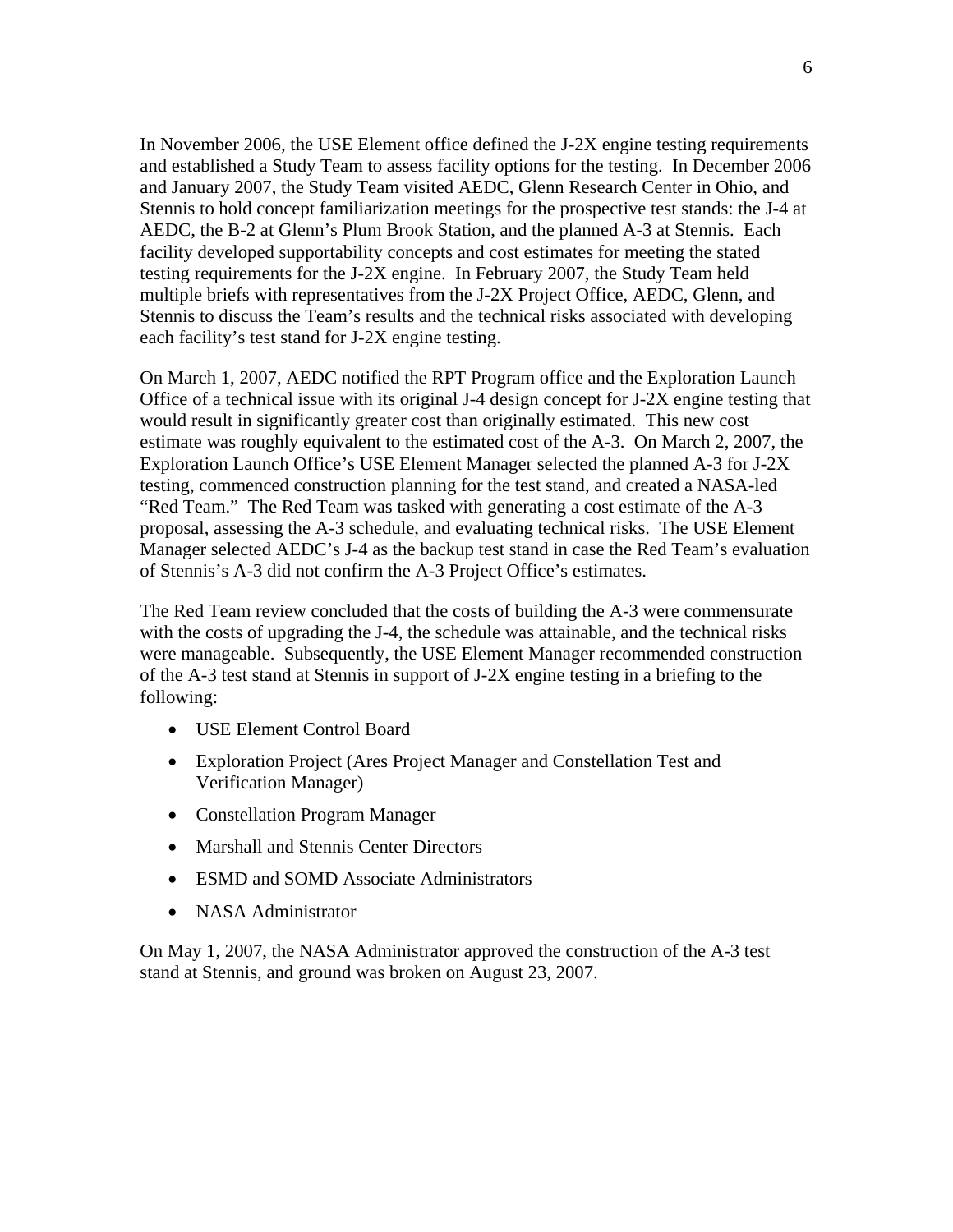### *Allegations*

**Allegation 1.** NASA ignored the NRPTA process when deciding to build a new test facility at Stennis.

We found that NASA did not follow the NRPTA process, or NASA's RPTMB process, in choosing to build the A-3 as the best course of action to meet testing requirements for the J-2X rocket engine. Instead, the Exploration Launch Office reviewed the J-2X rocket propulsion testing options and selected the A-3 test stand without the formal NRPTA review and recommendations required by RPTMB and NRPTA guidelines. This occurred because the USE Element Manager did not appropriately engage the NRPTA, as required by the NRPTA MOA. The USE Element Manager used the NRPTA to gather information instead of requesting the appropriate NRPTA member reviews and recommendations for J-2X testing options. NASA Policy Directives and NASA Procedural Requirements do not require adherence with RPTMB or NRPTA guidelines, which may have contributed to this decision.

**NASA Selected A-3 without NRPTA Member Reviews and Recommendations.** In December 2006, NASA's RPT Program office submitted an Action Request<sup>[5](#page-6-0)</sup> to the NRPTA to support a "J-2X Altitude Facility Cost and Capabilities Study." According to the NRPTA Operating Procedure, an Action Item Request is used to initiate a review of facility investments, test assignments, and changes in status or functionality. The December 2006 request simply stated that the "J-2X Engine Project has commissioned a comparative study to be briefed to RPT Program Office and J-2X Engine Project, (by Feb 2007)." The Study Team was led by personnel from Marshall. All submissions from rocket propulsion test sites, including DoD partners, were coordinated through NASA's RPT Program office. In April 2007, the RPT Program office drafted the following NRPTA recommendation:

Support has been provided to J-2X project office in the form of facilitating the collection of data from the requisite NRPTA members: AEDC, SSC [Stennis Space Center], and PBS [Plum Brook Station]. A secure FileShare FTP Site was established for the electronic transport of the large data files. Additionally, meeting facilitation and WebEx support were provided. No additional requirements are anticipated for this support, and no specific recommendations need be made. Suggest the NRPTA close the associated Action Request, and this Recommendation.

Although the RPT Program office solicited NRPTA member input to assist in accumulating facility capability information and preliminary designs, no other Action Item Requests were submitted to the NRPTA. Specifically, no Action Item Request was ever developed or submitted to review facility options for a new test requirement. Therefore, contrary to the terms of the MOA and the NRPTA Operating Procedure,

<span id="page-6-0"></span><sup>&</sup>lt;sup>5</sup> NASA's RPTMB Operating Procedures labels this document an "Action Request." The NRPTA Operating Procedure refers to the comparable document as an "Action Item Request."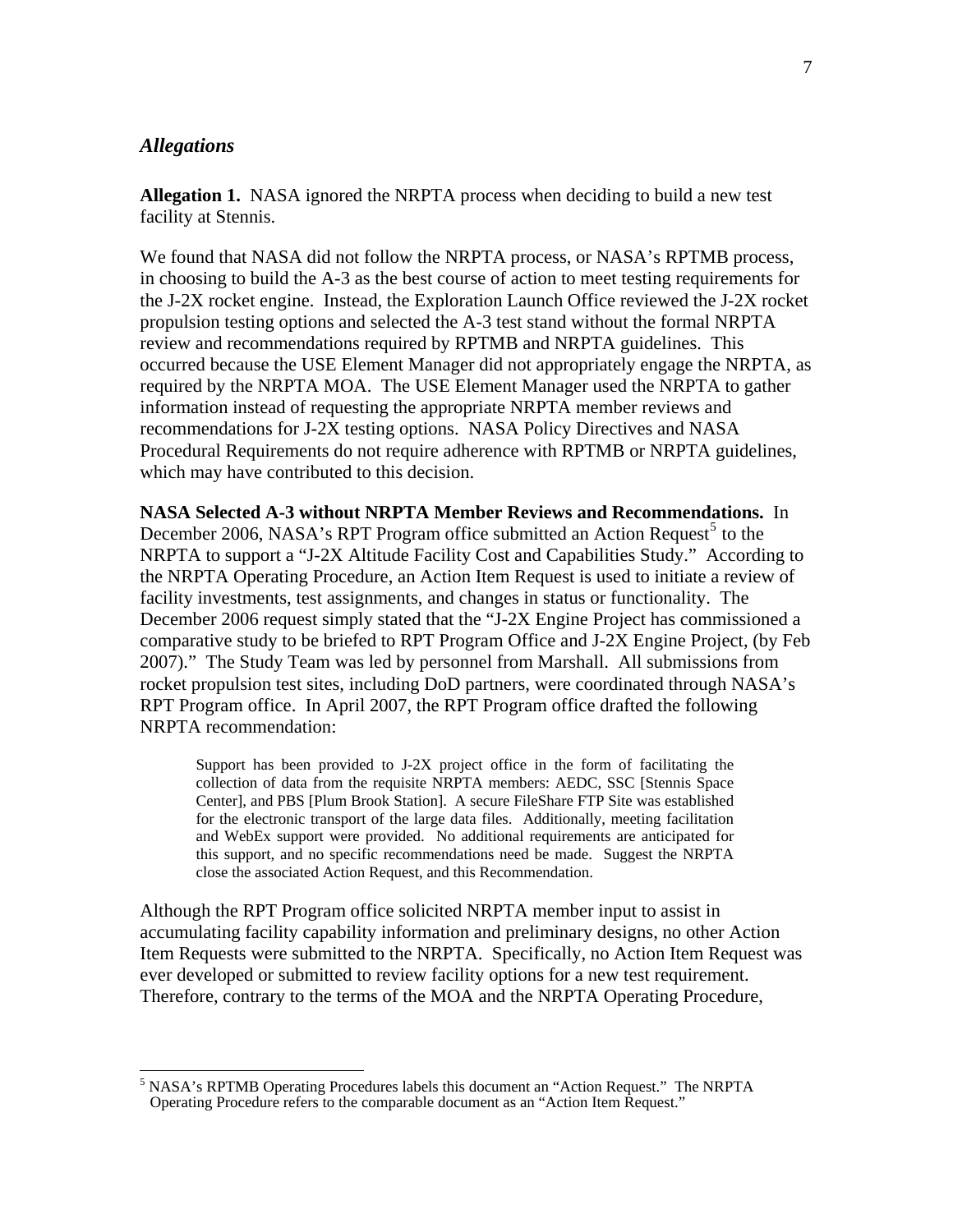NRPTA members were never provided the opportunity to review, discuss, or vote on the respective options for addressing the new test requirement.

The USE Element Manager selected the A-3 for J-2X testing without recommendations from NASA's RPTMB or the NRPTA. Reasons cited by the USE Element Manager as the basis for the decision to build the A-3 test stand, instead of using AEDC's existing J-4 test stand, included

- the A-3 had the lowest non-recurring cost solution;
- the A-3 had the shortest schedule to activation:
- the A-3's technical risk was manageable;
- the A-3 would be co-located with three other test stands, allowing for shared resources among the A-3, engine assembly facility, sea-level test facility, and passive-diffuser test facility; and
- the A-3 would provide a multi-purpose testing capability, which would allow for the consolidation of testing into one test stand, resulting in long-term recurring benefits that include having a NASA test stand (the A-3) available for flight engine acceptance testing, anomaly resolution, and testing of future engine upgrades.

The USE Element Manager stated that he selected the A-3 without, or prior to, receiving any recommendations from the RPTMB or NRPTA because the selection needed to be made in March 2007 to maintain the critical path of the Ares Project. He stated that a March 2007 decision was required in order to either refurbish the J-4 or build the A-3 and have initial operational capability by September 2010 for the planned January 2011 testing. We confirmed that the test facility was on the Ares Project's critical path, which may have influenced the USE Element Manager's decision to select a facility at that time. However, we found that the schedules projected for the A-3 and J-4 facility were the same, 3½ years. Although the critical path of the Ares Project may explain the timing of the decision, it does not adequately justify the decision to build the A-3 exclusive of cost and technical risk comparisons with other facilities as would have been provided if the appropriate request had been made of the NRPTA.

**Rocket Propulsion Testing Decision Process.** There is no NASA Policy Directive or NASA Procedural Requirements that contains any provision to direct the use of RPTMB or NRPTA processes when contemplating rocket propulsion testing or facility modifications. However, RPTMB Operating Procedures and the NRPTA MOA and Operating Procedure contain specific requirements for member organizations to request reviews and recommendations when considering rocket propulsion testing needs and facility modifications. These Operating Procedures are designed to ensure that testing requirements are adequately addressed in the decision-making process.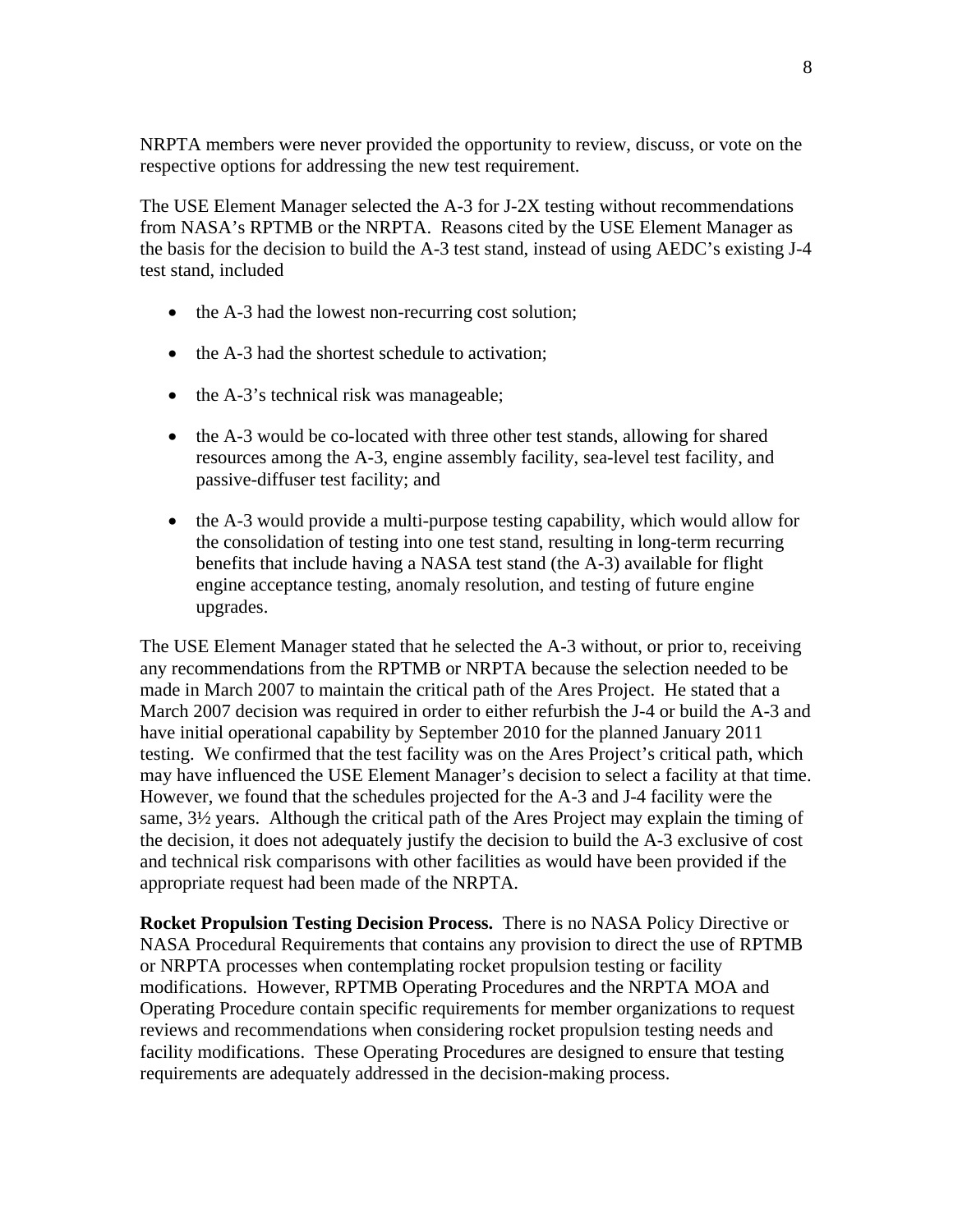RPTMB Operating Procedures state that when an RPTMB member organization desires to make a facility modification greater than \$500,000 or a baseline capability deviation, or is contacted about potential testing, an RPTMB Action Request and any related information is to be forwarded to the RPT Program office. The RPT Program office distributes the information to all RPTMB members, who evaluate Action Requests to ensure project requirements are adequately considered and addressed in the decisionmaking process. When modifications to a facility or unique equipment investments for a test program exceed \$1 million in 1 year or \$5 million total, RPTMB Operating Procedures state that the RPT Program office's distribution is to include all NRPTA sites, and the NRPTA process is to be followed.

The NRPTA MOA between NASA and DoD states that the NRPTA will "review significant facility modifications, upgrades, and new construction and make formal recommendations to guide NASA and DoD rocket test facility investments." The MOA further states that NRPTA member organizations will "[c]onduct test programs within the established test capability database, roadmaps and investment strategies [and] obtain Alliance recommendation if a test program or capacity is contemplated outside these guidelines. . . . The NRPTA, as a group, will integrate, review and approve products from Alliance member inputs and make recommendations to agency management and the SSG, including all dissenting opinions."

The NRPTA Operating Procedure provides detailed guidelines applicable to all rocket propulsion test activities conducted at DoD or NASA locations. The NRPTA Operating Procedure states that an Action Item Request will be submitted by any member organization to its respective NRPTA chair (NASA or DoD) to document planned actions or investments or to initiate a review of issues raised by the NRPTA membership, to include facility investments, test assignments, and changes in status or functionality. All facilities belonging to NRPTA members, as well as commercial facilities, are considered for each new capability, modification, investment, or test assignment. Once NRPTA members have discussed and validated an Action Item Request, the NRPTA members affected by the proposed action develop Decision Packages. Decision Packages are distributed to NRPTA members and, following the NASA/DoD co-chairs' determination that sufficient discussion has occurred, members vote on the respective options. The position with the most votes is forwarded as the NRPTA recommendation. Unresolved issues are forwarded to the SSG for resolution.

**NASA Management Did Not Honor Provisions of the NRPTA MOA.** GAO's March 1998 report, "Aerospace Testing: Promise of Closer NASA/DoD Cooperation Remains Largely Unfulfilled," cited that "[c]ongressional intent,  $6$  as reflected in the statutory

 $\overline{\phantom{a}}$ 

<span id="page-8-0"></span><sup>&</sup>lt;sup>6</sup> Section 211(c) of the National Defense Authorization Act for Fiscal Year 1997 (Pub. L. 104-201, Sept. 23, 1996) states: "Not later than 90 days after the date of the enactment of this Act, the Secretary of Defense and the Administrator of the National Aeronautics and Space Administration shall submit to Congress a joint plan for coordinating and eliminating unnecessary duplication in the operations and planned improvements of rocket engine and rocket engine component test facilities managed by the Department of the Air Force and the National Aeronautics and Space Administration. The plan shall provide, to the extent practical, for the development of commonly funded and commonly operated facilities.'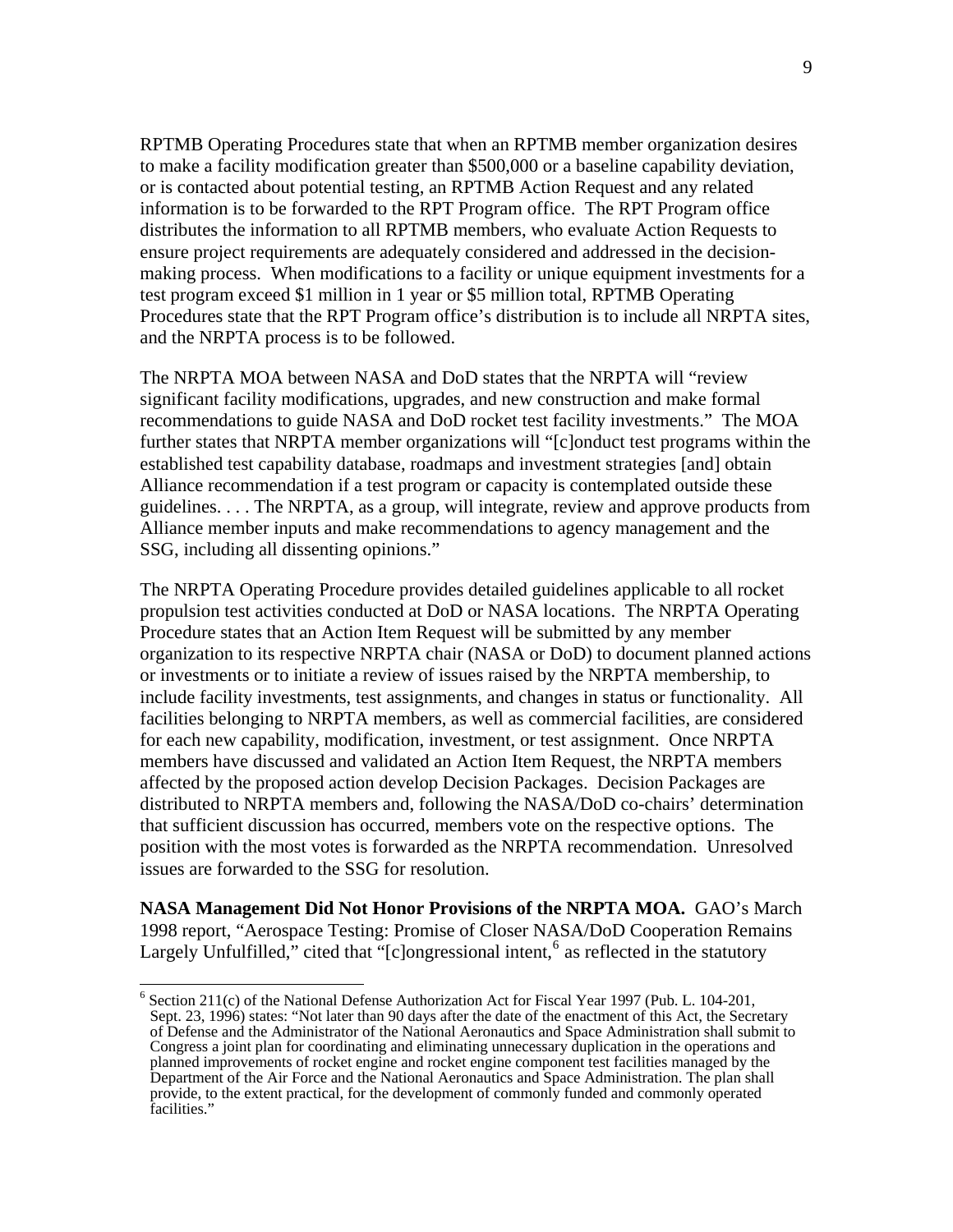requirement for joint planning of rocket propulsion test facilities, is not being fully met by NASA and DOD." The report stated that inter-agency competition was one reason for the largely unfulfilled promise of closer NASA/DoD cooperation and the development of a national perspective on aerospace test facilities.

The NRPTA MOA, which was first signed in January 1998, states that the NRPTA will review significant facility modifications, upgrades, and new construction and make formal recommendations to guide NASA and DoD rocket test facility investments. NASA management did not facilitate the required inter-agency discussions or cooperation, but instead chose to have NASA's RPT Program office review the J-2X testing options and the USE Element Manager brief those options to the Administrator.

The DoD co-chair of the NRPTA stated that NASA's actions were not in keeping with the provisions of the NRPTA MOA and expressed concern regarding future cooperation between DoD and NASA. AEDC personnel also emphasized that DoD members of the NRPTA were not given the opportunity to view or comment on the USE Element Manager's May 1, 2007, briefing to the NASA Administrator and were excluded from any final discussion of the J-2X test facility decision. Additionally, AEDC personnel stated that the briefing presentation contained some erroneous information, including statements that AEDC's schedule to deliver an operational facility was 3 months longer than the A-3 schedule and that AEDC could not provide NASA guarantees as to the longterm availability of the J-4 facility.

AEDC personnel stated that the J-4 facility option was at a disadvantage because NASA had not used the NRPTA process and only NASA presented information on the J-2X options to Constellation Program managers and the Administrator. Had NASA vetted the decision through the NRPTA process, the NRPTA could have addressed AEDC's concerns before NASA made the decision to build the A-3.

We found that NASA did not provide DoD members of the NRPTA the opportunity to view, substantiate, or comment on the content of the decision briefing presented to the NASA Administrator or on the studies used in support of the briefing's content. As a result, NASA not only missed an opportunity to fulfill congressional requirements of fostering a more cooperative partnership with DoD in the area of rocket propulsion testing, but may have forfeited potential benefits gained from the technical expertise resident among NRPTA members to recognize and mitigate technical risks of the A-3's design.

**Allegation 2.** Building a new rocket propulsion test facility at Stennis would duplicate existing capabilities found at AEDC in Tennessee.

We found that the test stand NASA intends to build at Stennis would not duplicate existing capabilities found at AEDC. We reviewed the J-2X engine testing requirements and determined that at the time of the decision to build the A-3, in May 2007, a test stand with the long duration run time at vacuum pressure testing capability required for the new J-2X engine, as defined by Constellation Program and Ares Project requirements, was not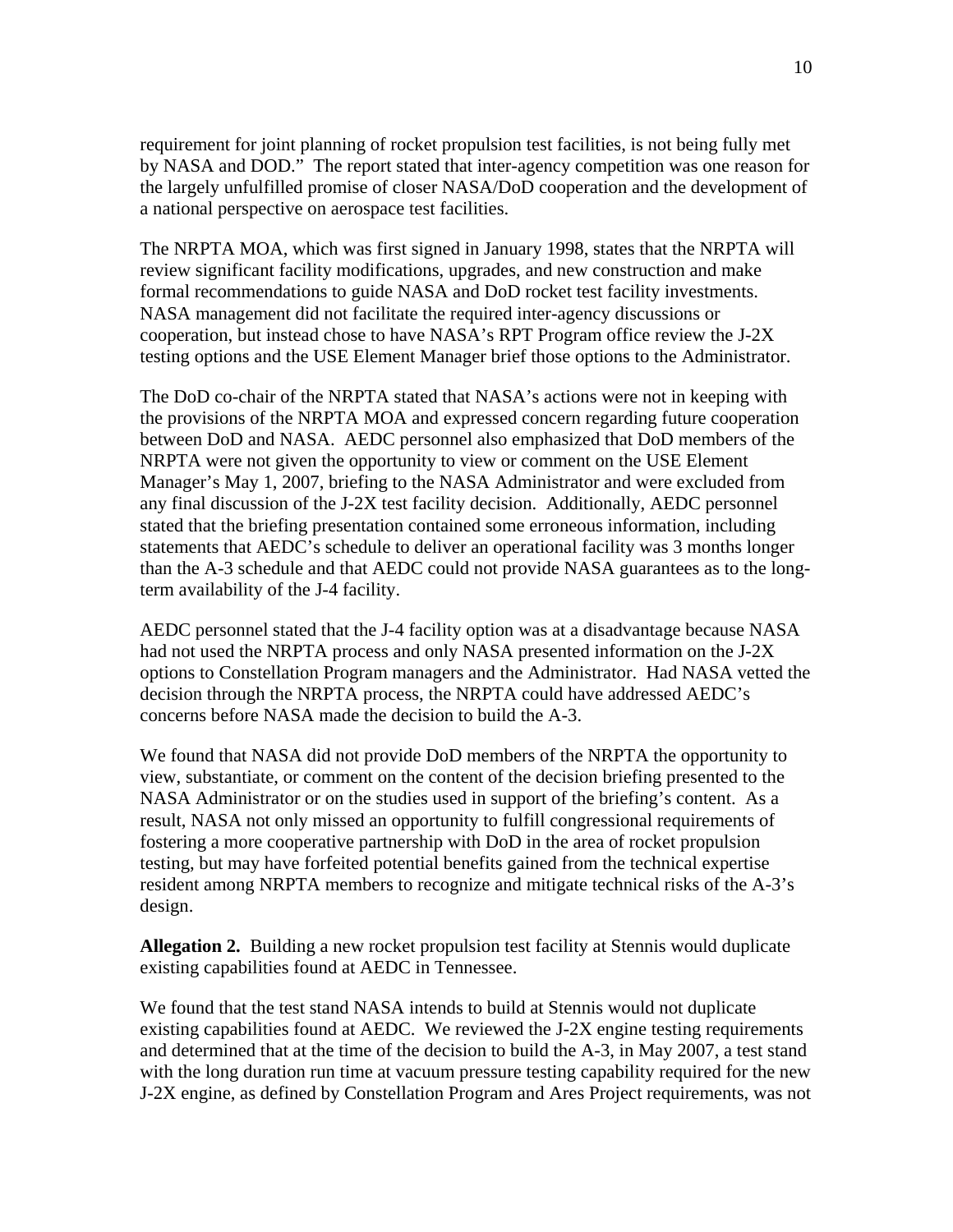available at AEDC, Stennis, or any other NASA or DoD facility. AEDC personnel confirmed in January 2008 that the J-4 test stand did not have the capability to meet the requirements. They provided us a copy of an AEDC presentation made to NASA's RPT Program office on January 19, 2007. The presentation, "J-4 Test Facility Reactivation and Modification Study for NASA's Ares I J-2X Engine Simulated Altitude Test Program," addressed AEDC's feasibility assessment of reactivating and improving the J-4 for simulated altitude testing of the J-2X and a possible reconfiguration concept. The AEDC presentation showed that the J-4 test stand would require significant refurbishment and modification to satisfy all of the J-2X test requirements. AEDC personnel estimated that refurbishment and modification costs would be around \$135 million. Additionally, commission, testing, and activation costs amounted to \$31 million, resulting in a total cost of approximately \$166 million to bring the J-4 test stand up to full operational capability for J-2X testing.

Existing NASA facilities also did not possess a test stand able to meet the technical requirements for J-2X engine testing. On January 5, 2007, the RPTMB issued a directive that confirmed neither the A-1 nor A-2 at Stennis was suitable for J-2X engine testing. Additionally, the NASA Engineering and Safety Center (NESC)<sup>[7](#page-10-0)</sup> performed a feasibility assessment for conducting J-2X engine testing at Plum Brook Station's B-2. NESC issued a report on its assessment on March 15, 2007, "Feasibility of Conducting J-2X Engine Testing at the Glenn Research Center (GRC) Plum Brook Station (PBS) B-2 Facility," in which NESC stated that, among other technological challenges, "concepts significantly different from the current configuration are necessary for the diffuser, spray chamber subsystems, and cooling water."

NASA's RPT Program office also contracted an independent firm, Aerospace Corporation, to conduct a study to provide "an assessment of whether the capabilities of the existing liquid rocket propulsion testing infrastructure are consistent with the emerging testing requirements envisioned over the next ten years." The study considered current and emerging user needs and the associated programs of NASA, DoD, and commercial providers. In June 2007, Aerospace Corporation provided a report of its results and conclusions, "Rocket Propulsion Test Capability Alignment Study." Aerospace Corporation found that "[t]he primary shortcoming identified in this study was in the area of satisfying particular requirements for long duration altitude/cold soak testing for the NASA Ares I second stage engine system [J-2X] and stage. These would require either significant upgrades to existing facilities or the development of a new facility." Aerospace Corporation stated that in order to meet the J-2X testing requirement of long duration run times at vacuum pressure, the J-4 facility would need to increase its liquid hydrogen storage capacity and procure a new propellant storage system and water chiller, as well as new steam supply, control, and ejectors. Aerospace Corporation concluded that these upgrades and refurbishments would cost approximately \$134 million.

<span id="page-10-0"></span><sup>&</sup>lt;sup>7</sup> NESC is an independently funded program with a dedicated team of technical experts. NESC provides objective engineering and safety assessments of NASA's high-risk projects to ensure safety and mission success.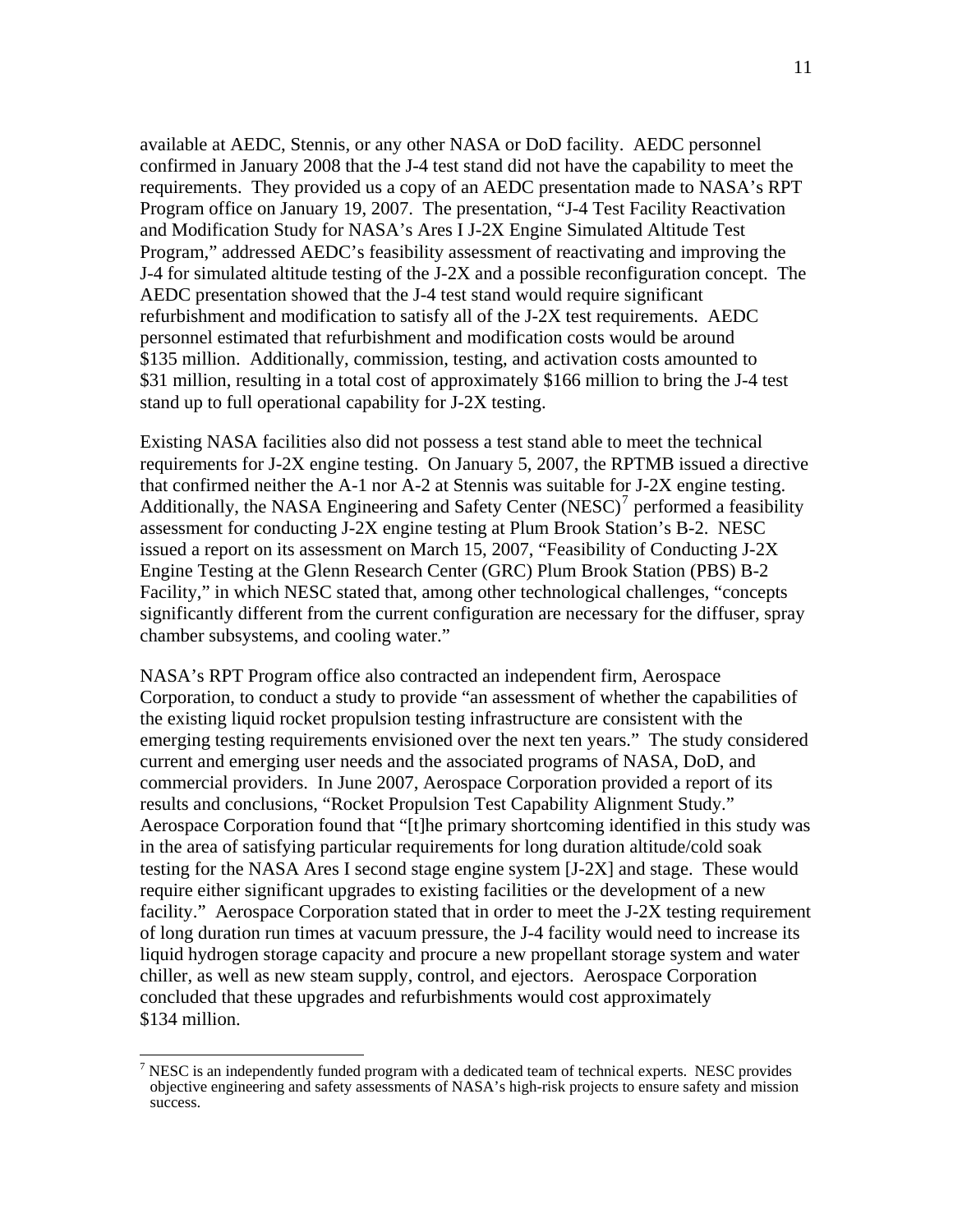**Allegation 3.** Building the new A-3 test facility at Stennis would result in a waste of funds.

Our analyses of the various test facility cost estimates indicate that building the A-3 would not be a waste of funds. However, unresolved issues related to the technological risks of the proposed A-3 design and additional costs that have recently been identified could result in significant cost increases and schedule delays, which could in the future prove that an alternative option would have been more cost-effective.

We confirmed that existing facilities could not meet the requirements for testing the J-2X; therefore, a significant expenditure of funds was necessary to either modify an existing test stand or build a new one. We found that the most recent A-3 cost estimates, from Stennis's A-3 Project Office (February 2008), Aerospace Corporation (June 2007), and the NASA Red Team (March 2007), ranged from \$163 million to \$185 million. These cost estimates were less than the NESC cost estimate (March 2007) of \$173 million to \$198 million to modify the B-2 at Plum Brook Station and within approximately 10 percent of AEDC's cost estimates (January 2007) of \$152 million to \$166 million for the activation and modification of the J-4 (see Enclosure 2). On April 9, 2008, because of indications of increasing costs, the A-3 Project Manager directed a standdown of some A-3 design work until cost reviews and mitigation plans were developed. An April 30, 2008, Jacobs Technology, Inc. presentation showed a significant increase in the cost of labor and materials. Additionally, questions concerning the technological feasibility of the planned A-3 design have been raised, which could impact the final cost and scheduled availability of the test stand.

AEDC and NASA RPTMB personnel had expressed to the RPT Program office concerns with the technical risks associated with the A-3 design and operations. Of primary concern is the technical design risk posed by the development of the chemical steam generator (CSG) system. CSGs, using isopropyl alcohol, liquid oxygen, and water, are used to achieve the simulated altitude environment. CSGs are designed to run for the duration of the engine test, generating approximately 4,620 pounds per second of steam in order to reduce the pressure in the test cell and downstream of the engine. AEDC personnel expressed concern that NASA minimized technical risk by rating the A-3's use of 27 CSGs as a medium risk. Their opinion was that the risk should be rated medium to high since the design is fashioned after the CSG system at NASA's White Sands Test Facility, which uses only three CSGs. White Sands personnel expressed concern that the planned techniques for bringing the A-3's CSGs online and for shutting them down are unproven and considered very significant technical risks. NASA RPTMB members also expressed concerns about the plan to use CSG techniques that had not been attempted before and might not be possible.

There are additional technological risks associated with the planned A-3 test stand design. RPTMB members were concerned that converting the A-3 to a sea-level test facility may not be practical from a cost and scheduling standpoint. AEDC personnel also questioned NASA's use of the A-3 for future sea-level and altitude testing, stating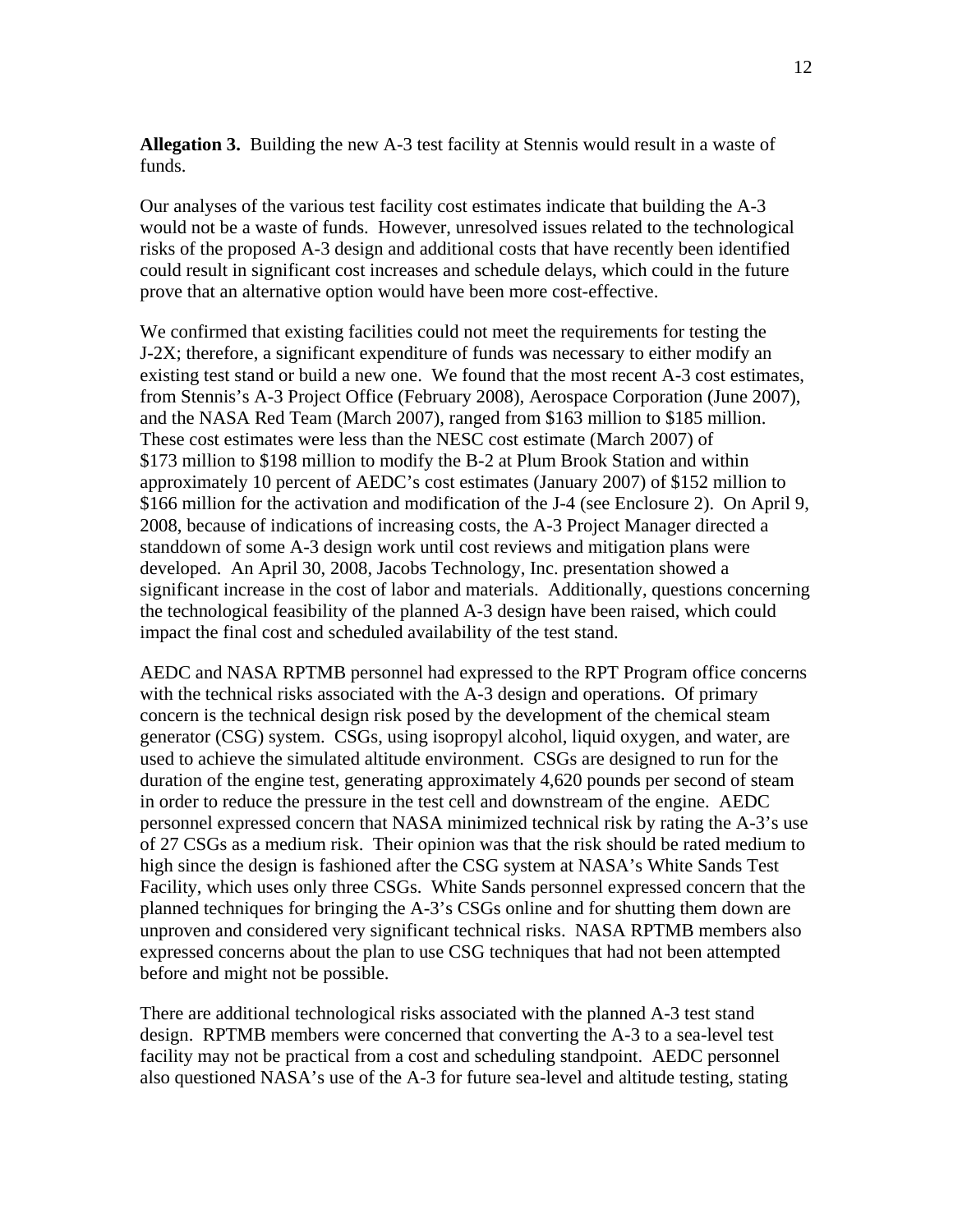that they did not believe the A-3's design would permit such reconfiguration without significant modification and additional operating costs.

In addition, the June 2007 Aerospace Corporation study included additional concerns with the A-3, citing two specific technical risks: (1) the ability to manage a smooth shutdown that will not damage the J-2X engine nozzle and (2) adequate cooling of the diffuser wall may require some modification to the design. However, these concerns were not considered during the decision-making process because the report on Aerospace Corporation's study was issued over a month after the NASA Administrator had approved the construction of the A-3.

The USE Element Office did not provide feedback regarding the identified risks and, as a result, questions persist as to how NASA plans to mitigate those risks, which could impact the final cost and development schedule of the facility. Using the RPTMB and NRPTA processes could have provided a forum for members to communicate their opinions and resolve their concerns.

### *Recommendations, Management's Response, and Evaluation of Management's Response*

**Recommendation 1.** We recommended that the Associate Administrator for Space Operations issue a NASA Policy Directive (and NASA Procedural Requirements, if applicable) detailing the requirement for NASA's rocket propulsion test organizations to request formal reviews and recommendations from the RPTMB and, as appropriate, the NRPTA, in accordance with RPTMB and NRPTA guidelines.

**Management's Response.** The Associate Administrator for Space Operations concurred, but noted that the RPT Program Commitment Agreement and NRPTA MOA are in revision. Both documents are scheduled for completion in December 2008. Concurrently, SOMD intends to draft a NASA Policy Directive. SOMD estimates the NASA Policy Directive will be approved and in place by August 30, 2009.

**Evaluation of Management's Response.** Management's planned action is responsive. The recommendation is resolved and will be closed upon completion and verification of management's corrective action.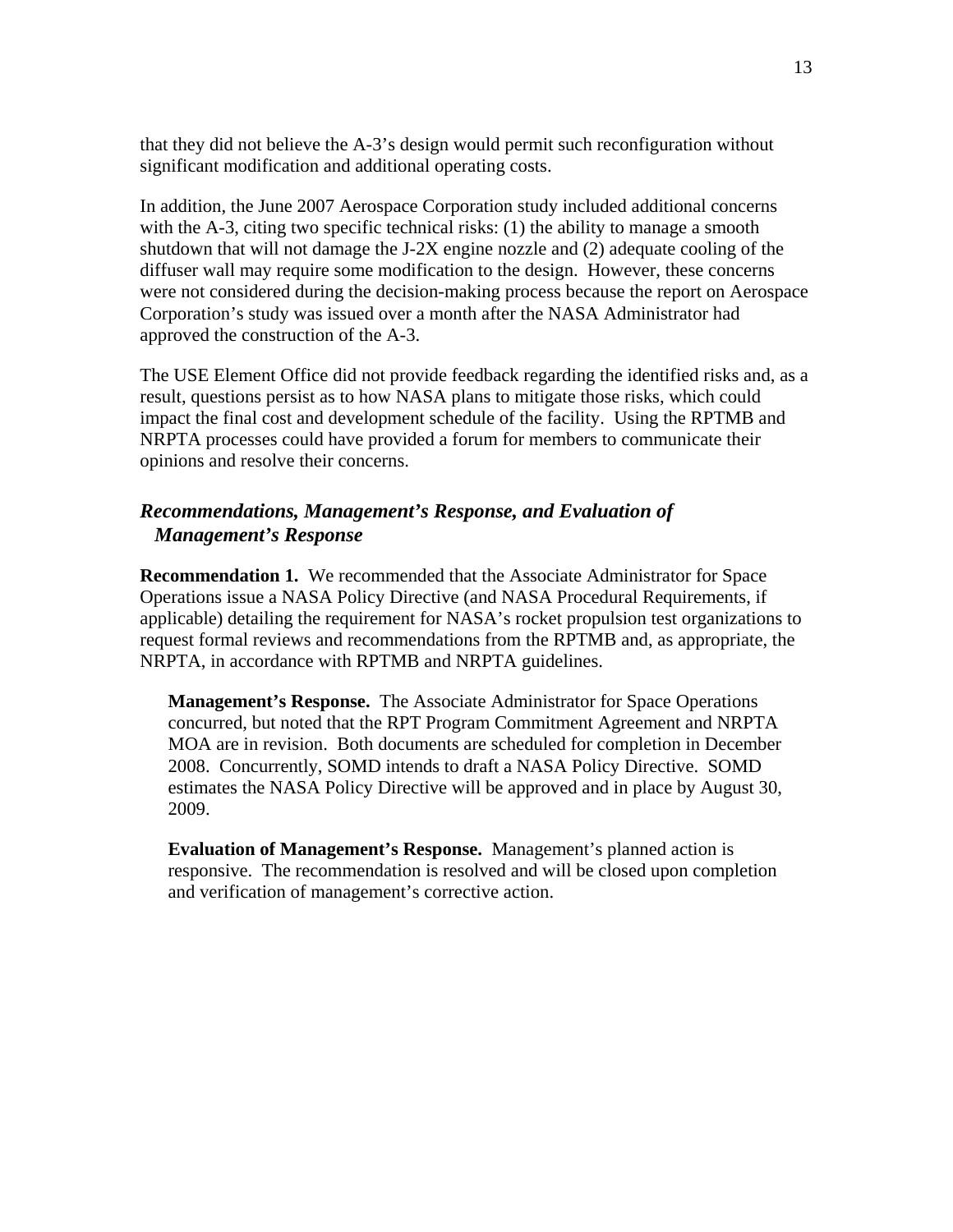**Recommendation 2.** We recommended that the Associate Administrator for Exploration Systems take advantage of the technical expertise available in the rocket propulsion test community and request an independent review and assessment of the technical and cost risks associated with the planned A-3 test stand in order to develop a comprehensive risk mitigation strategy.

**Management's Response.** The Associate Administrator for Exploration Systems accepted the recommendation and intends to take advantage of the technical expertise available in the rocket propulsion test community and form independent cost estimates for the planned A-3 test stand. Results of the assessment will be used to ensure technical, cost, and schedule threats are identified and are incorporated into the existing threat and risk management systems. ESMD will request that an independent cost assessment of technical and cost risks associated with the planned A-3 test stand be completed by November 30, 2008.

**Evaluation of Management's Response.** Management's planned action is responsive. The recommendation is resolved and will be closed upon completion and verification of management's corrective action.

We appreciate the courtesies extended during our review. If you have any questions, or need additional information, please contact Mr. Raymond Tolomeo, Science and Aeronautics Research Director, at 202-358-7227.

signed

Evelyn R. Klemstine

3 Enclosures

cc: Chief Engineer Assistant Administrator for External Relations Director, Johnson Space Center Director, Marshall Space Flight Center Director, John C. Stennis Space Center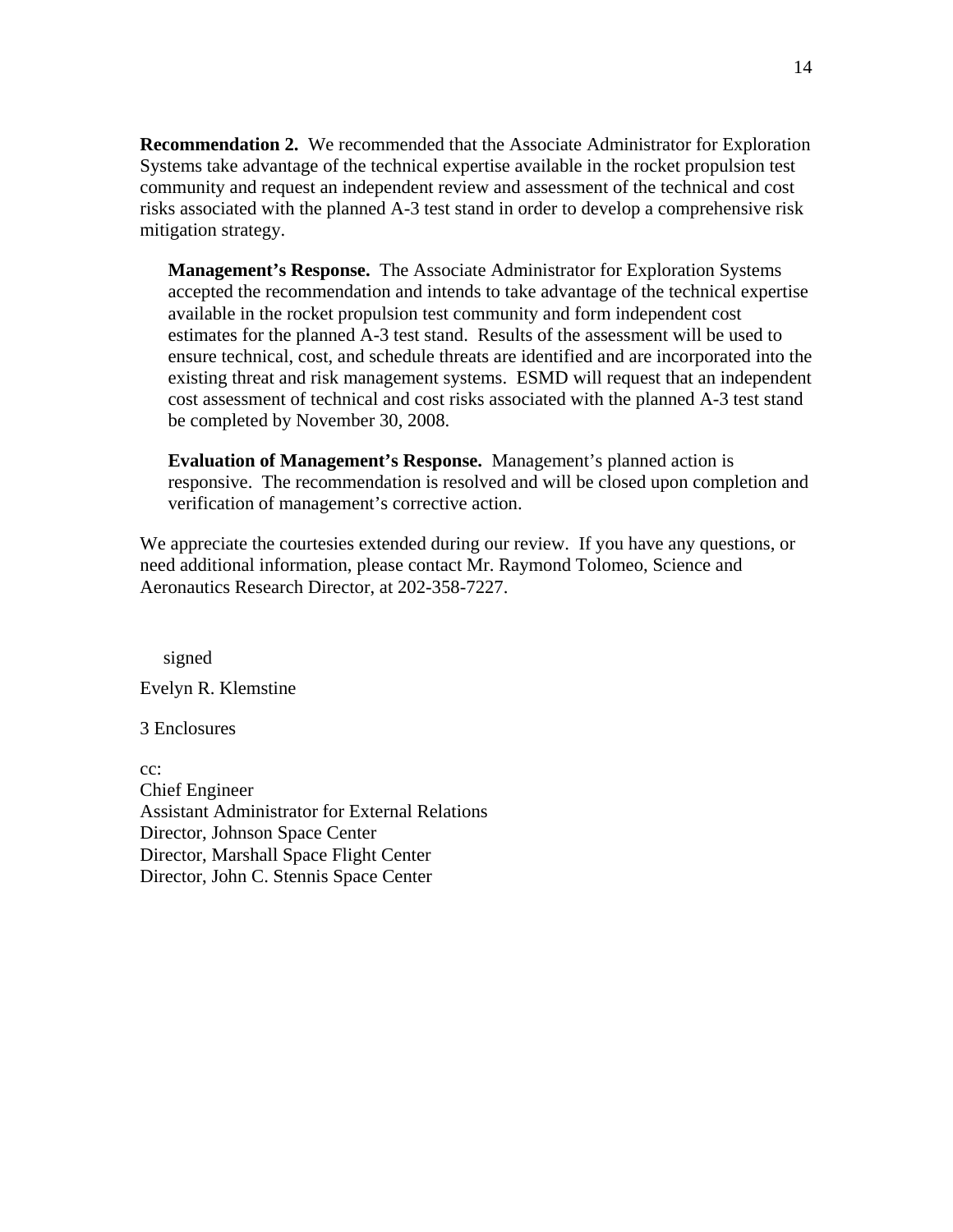# **Scope and Methodology**

We performed this review from January through May 2008 in accordance with generally accepted government auditing standards. Those standards require that we plan and perform our work to obtain sufficient, appropriate evidence to provide a reasonable basis for our findings and conclusions based on the objectives. We believe that the evidence obtained during this review provides a reasonable basis for our findings and conclusions based on our objectives.

For this review, we interviewed

- Marshall and Stennis employees who prepared A-3 cost estimates and performed analyses of the J-2X engine test facility options and the Environmental Assessment;
- past and current members of the RPTMB and NRPTA;
- AEDC personnel; and
- Aerospace Corporation employees involved in the development of the "Rocket Propulsion Test Capability Alignment Study."

In addition to interviewing RPTMB and NRPTA members, we reviewed SSG documentation to determine whether the SSG evaluated, discussed, and approved the development of the new test site. The documentation included the minutes for the June 2007 NRPTA SSG Meeting. We also reviewed the minutes to determine whether NASA or AEDC personnel expressed opinions related to the A-3 decision.

We interviewed AEDC personnel to determine NASA's prior use of AEDC facilities, the status of the J-4 test stand, and AEDC's opinion of the A-3 decision. We also reviewed AEDC's October 2007 draft report, "J-4 Test Facility Reactivation Study for NASA's J-2X Engine" to determine AEDC's assessment of NASA's decision to select the A-3 for J-2X testing.

We reviewed documentation of AEDC's J-4 cost estimates provided to NASA in various reports. We also obtained and reviewed data that Aerospace Corporation provided to NASA, including the June 21, 2007, "Rocket Propulsion Test Capability Alignment Study." We compared the various cost estimates, to include the Red Team and A-3 Project Office estimates; verified adherence to Office of Management and Budget (OMB) criteria to establish reasonableness; and determined the specific data applicable for comparative cost analysis.

We did not evaluate the technological feasibility of individual test stand designs or proposed modifications.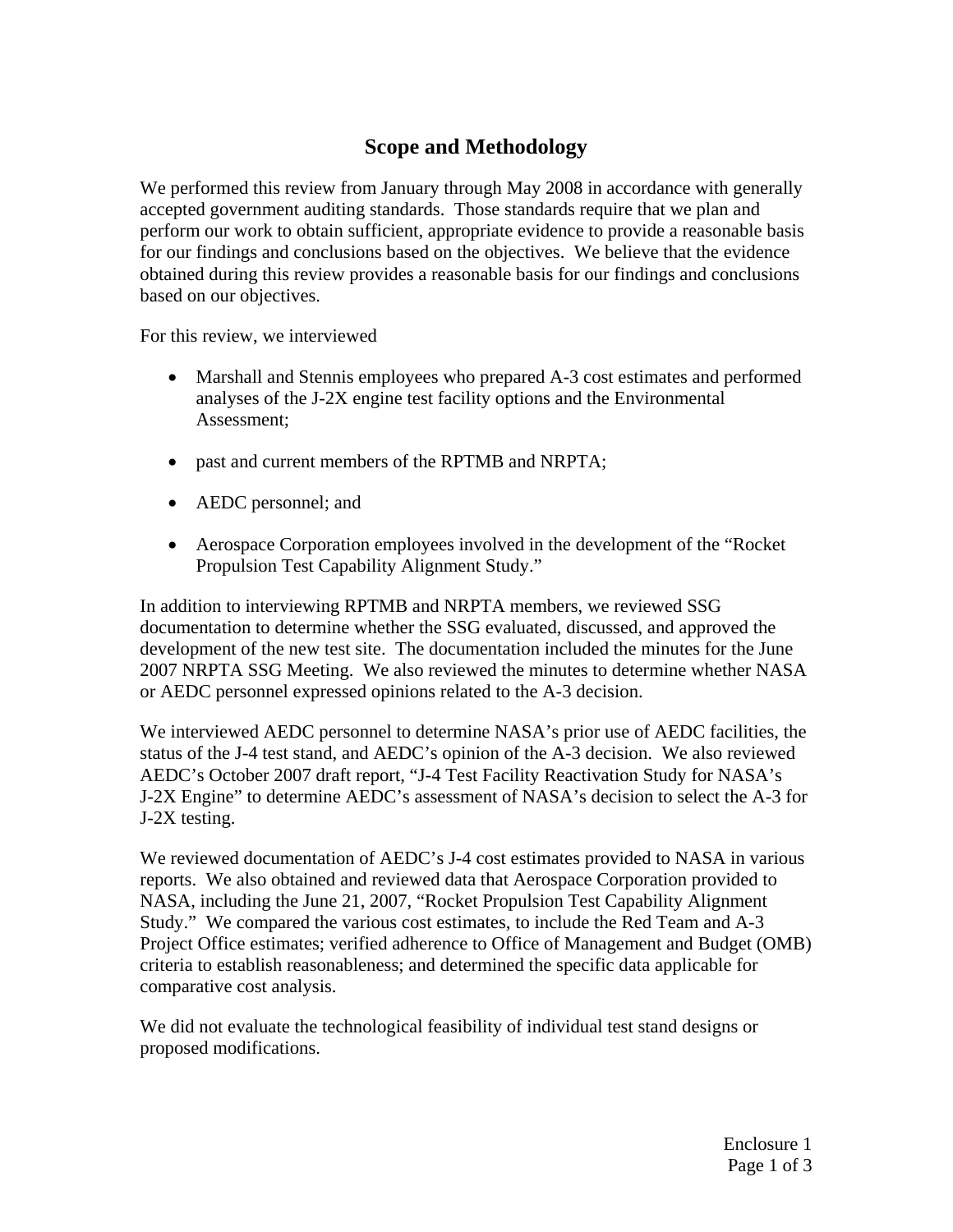Additional documentation and applicable regulations, policies, and instructions relating to the allegations that we reviewed included

- RPTMB Operating Procedures;
- the NRPTA MOA and Operating Procedure;
- Stennis Policy Directive 1107.1, Rev. D, "John C. Stennis Space Center, SSC Organization, Mission and Responsibilities-TA00/Rocket Propulsion Test Program Office – Appendix J," September 2006;
- Stennis Work Instruction SOI-8080-0045-LC, "NASA Rocket Propulsion Test Management Board (RPTMB) Operating Procedures," June 2006;
- Rocket Propulsion Test Program Commitment Agreement, May 2005;
- the chronology of events from the November 30, 2006, altitude facility study kick-off through the Agency's decision to approve the A-3 on May 1, 2007;
- NASA's "J-2X Altitude-Simulation Test Facility Recommendation, May 1, 2007," which documents NASA's process and justification for selecting the A-3 as the best course of action; and
- information from NASA personnel regarding the RPTMB and NRPTA processes and how NASA determined that the A-3 facility was the best course of action.

# *Computer-Processed Data*

We relied on computer-processed data for this review. We obtained A-3 cost estimates from the A-3 Project Manager at Stennis. We performed limited testing to validate the reliability and integrity of estimated costs by comparing project element costs presented in a February 2008 A-3 Work Breakdown Structure with cost amounts in awarded contracts and vendor quotes. We found no discrepancies and, based on our limited testing, we placed reliance on the adequacy of the data and considered it sufficient for the purposes of our review.

# *Prior Coverage*

During the last 5 years, the Government Accountability Office (GAO) and the NASA OIG have issued three reports of particular relevance to the subject of this memorandum. In addition, GAO testimony in 2008 and a GAO report issued in 1998 are relevant. Unrestricted GAO publications can be accessed over the Internet at [http://www.gao.gov,](http://www.gao.gov/) and unrestricted NASA reports are available at [http://oig.nasa.gov/audits/reports/FY08/.](http://oig.nasa.gov/audits/reports/FY08/)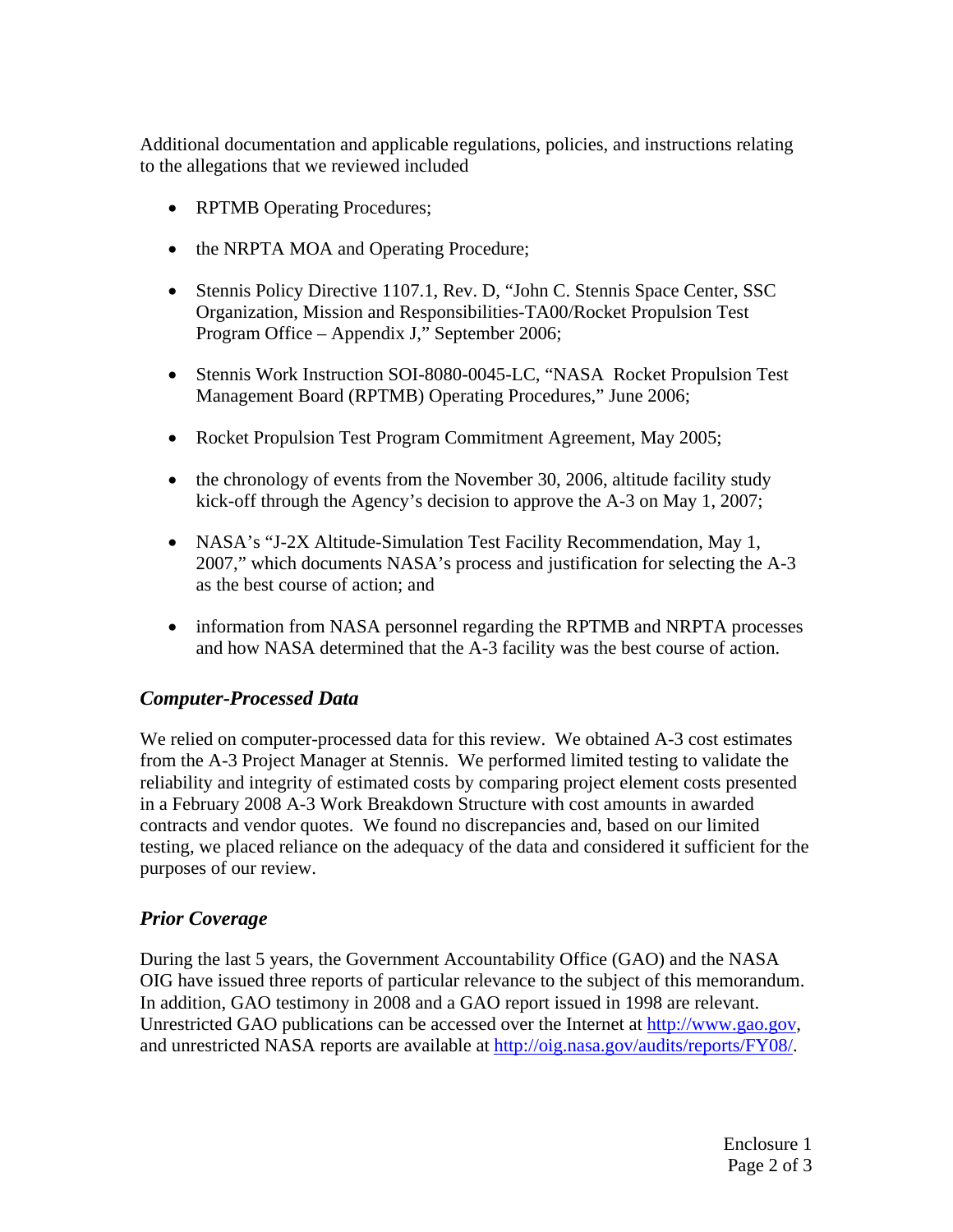### Government Accountability Office

"NASA: Ares I and Orion Project Risks and Key Indicators to Measure Progress" (GAO-08-186T, April 3, 2008)

"Agency Has Taken Steps Toward Making Sound Investment Decisions for Ares I but Still Faces Challenging Knowledge Gaps" (GAO-08-51, October 31, 2007)

"Aerospace Testing: Promise of Closer NASA/DoD Cooperation Remains Largely Unfulfilled" (GAO/NSIAD-98-52, March 11, 1998)

National Aeronautics and Space Administration

"Final Memorandum on the Audit of NASA's Management of the Test Operations Contract" (Report No. IG-08-019, May 9, 2008)

"Final Memorandum on the Audit of Requirements for Testing Facilities at Plum Brook Station" (Report No. IG-07-033, September 28, 2007)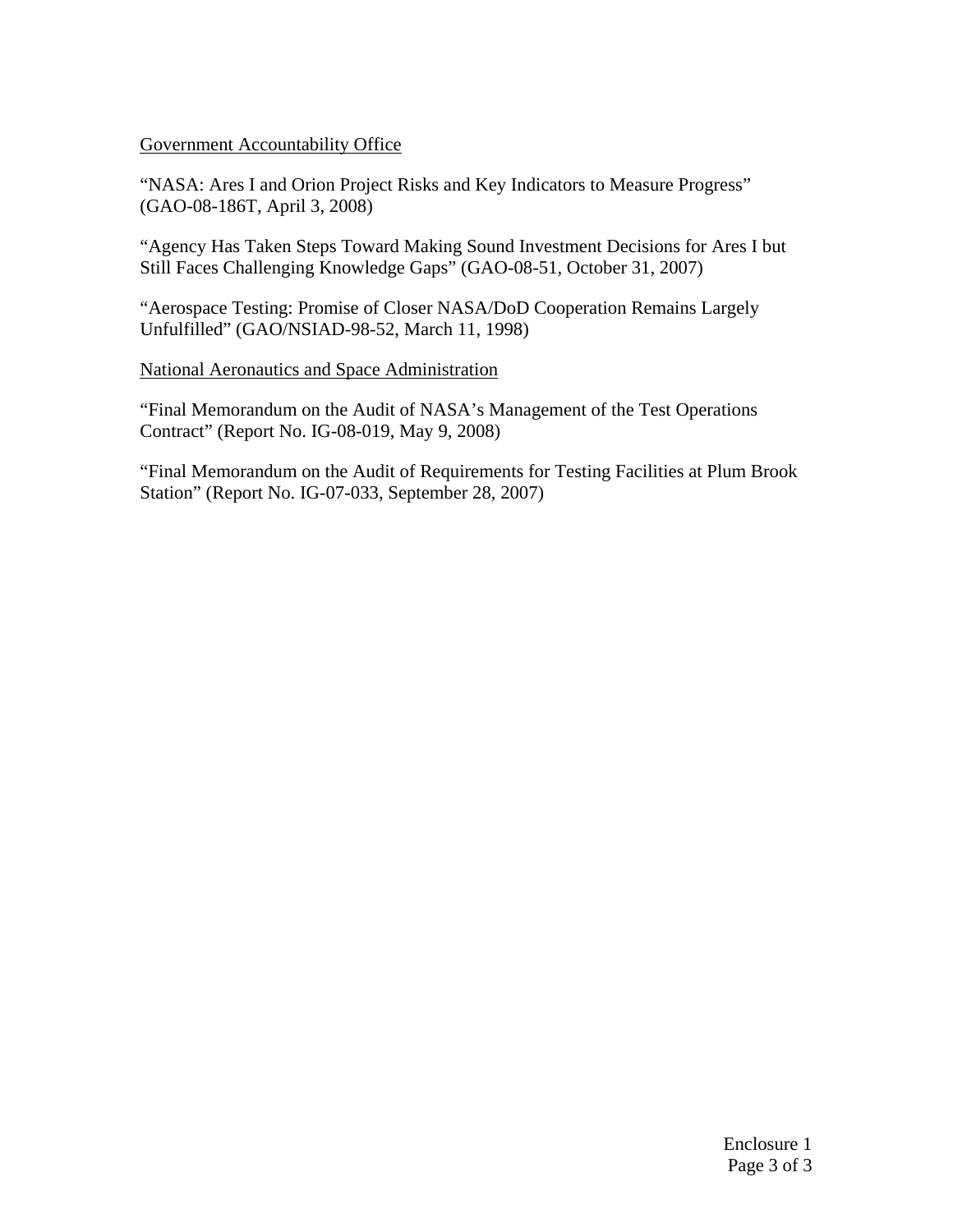# **Summary of Cost Estimates**

**A-3 Project Office Cost Estimate.** The A-3 Project Office formulated the A-3 cost estimate with the assistance of Jacobs Technology, Inc. In January 2007, the A-3 Project Office initially estimated the cost to build the A-3 test stand at \$119 million. In March 2007, the Project Office revised this estimate to \$163 million, which included validation testing, activation, upgrades, and contingency funds. In April 2007, the A-3 Project Office further revised its cost estimate to \$175 million, to include more contingency funds.

We verified that the requirements of OMB Circular No. A-11, Section 33, "Estimates Related to Specific Types of Programs and Expenditures," July 2, 2007, and OMB Circular No. A-94, "Guidelines and Discount Rates for Benefit-Cost Analysis of Federal Programs," October 29, 1992, were adhered to when completing the cost estimate. In addition, the A-3 Project Office adhered to the provisions of the NASA Cost Estimating Handbook by employing the "engineering build-up methodology," sometimes referred to as "grassroots" or "bottom-up" estimating. The A-3 Project Office presented the cost estimate in a detailed Work Breakdown Structure; estimated costs were based on vendor quotes and historical engineering test facility data; and appropriate funding was added to cover project uncertainties and assurance that facilities provided a safe and healthful workplace for employees.

On April 9, 2008, the A-3 Project Manager directed a standdown of some A-3 design work until cost reviews and mitigation plans were developed because of indications of increasing costs. An April 30, 2008, Jacobs Technology, Inc. presentation showed a significant increase in the cost of labor and materials. Specifically, the presentation showed increases of \$16 million due to refinement of initial assumptions, \$8.4 million due to changes in A-3 design requirements, \$15 million due to the increased cost of steel and pressure vessels, and \$15 million due to increased labor costs. We did not verify the additional cost estimates.

**Aerospace Corporation A-3 Cost Estimate.** Aerospace Corporation stated that its initial estimate for the development of the A-3 test stand was approximately \$390 million. However, Aerospace Corporation met with Stennis personnel and found that the proposed design for the A-3 test stand was significantly different from the design that Aerospace Corporation considered for its initial estimate. For example, Stennis had more infrastructure and existing utilities in close proximity to the planned site than Aerospace Corporation had assumed. Based on the additional information, required upgrades, and added conservatism, Aerospace Corporation revised its A-3 cost estimate to \$173 million in April 2007. Aerospace Corporation based this cost estimate on estimates provided by Stennis, background data from two similar Air Force projects, and standard industry estimating tools. Aerospace Corporation also recommended a review of the facility options for J-2X testing, both fiscally and technically, to get the most effective strategy to support the Constellation Program and other future U.S. space propulsion requirements.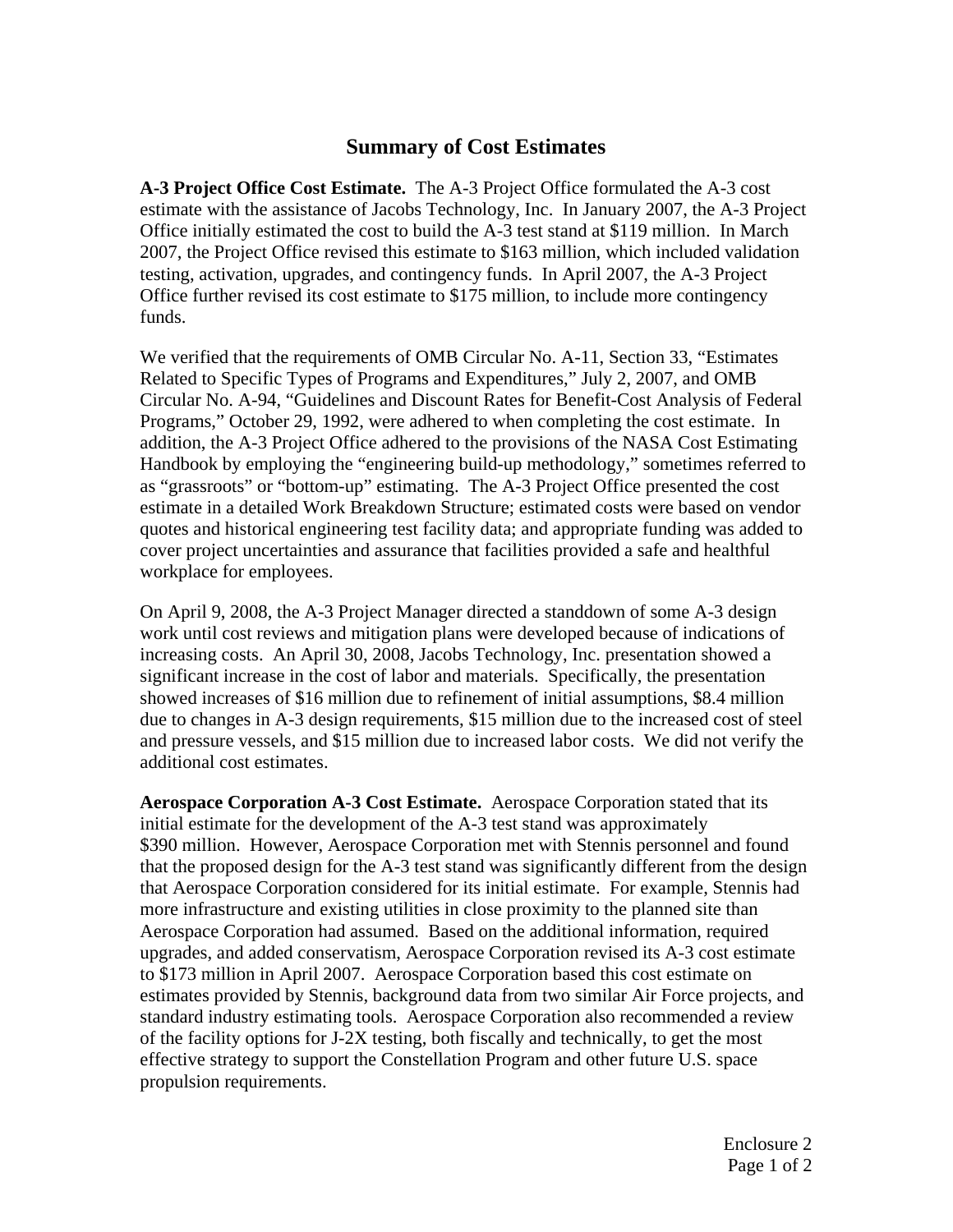**NASA Red Team A-3 Cost Estimate and Evaluation.** In March 2007, NASA formed a Red Team, consisting of Kennedy Space Center and Marshall personnel and a consultant from GPS Solutions, to review the A-3 Project Office's \$163 million cost estimate. Marshall's Exploration Launch Office directed the Red Team to ensure that the A-3 Project Office's estimate was sufficient for a complete and operational facility. The Red Team was also tasked with evaluating environmental plans; approval and acquisition strategy; and technical risk mitigation plans to ensure a realistic schedule. On April 12, 2007, the Red Team presented its results to the RPT Program office and the Constellation Program Office. The Red Team's estimate of \$185 million for the A-3 test stand included more upgrades and contingency funds than the March 2007 A-3 Project Office cost estimate of \$163 million. The Red Team also concluded that the A-3 schedule was achievable and the technical risk was manageable.

**AEDC J-4 Estimate.** AEDC's J-4 facility has been in an inactive status since December 2001. The initial cost estimate for upgrading and activating the J-4 facility was \$112 million, as documented in AEDC's January 19, 2007, study, "J-4 Test Facility Reactivation and Modification Study for NASA's Ares I J-2X Engine Simulated Altitude Test Program." However, on March 1, 2007, AEDC informed the RPT Program office and the Exploration Launch Office of a technical issue with AEDC's original J-4 concept, related to the exhaust plant performance, which would increase the estimated cost to \$152 million. In AEDC's "J-4 Test Facility Re-Study for NASA's Ares I J-2X Engine Simulated Altitude Test Program" presentation of April 2007, AEDC provided NASA a revised estimate of \$163 million. In June 2007, AEDC provided comments in response to NASA's May 2007 decision briefing to the NASA Administrator. The comments included a final AEDC estimate of \$166 million to activate and modify the J-4 to meet the test requirements of the J-2X.

**Plum Brook Station B-2 Estimate.** In January 2007, Plum Brook Station provided a cost estimate of \$131 million to upgrade and modify the B-2 to meet J-2X testing requirements. Additionally, the Exploration Launch Office requested that NESC perform a feasibility assessment of conducting J-2X engine testing at the B-2. NESC issued a report on its assessment on March 15, 2007, in which NESC concluded: "The concepts defined for the increase facility capability for J-2X are costly extensions of the current capability. The cost estimates for rehabilitation and increased capability were in the \$173-198M range."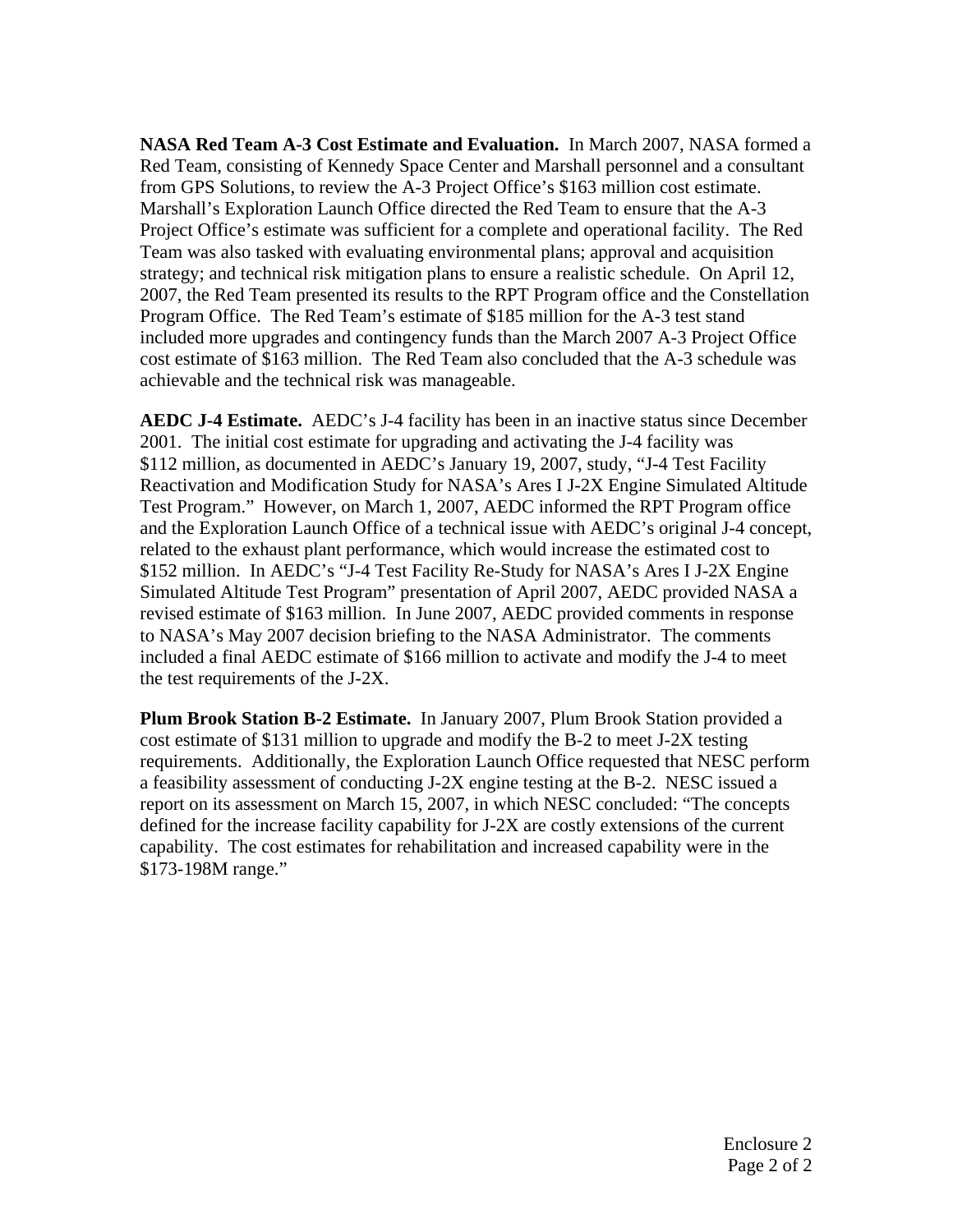# **Management's Comments**

|                   | National Aeronautics and<br>Space Administration<br><b>Headquarters</b><br>Washington, DC 20546-0001                                                                                                                                                                                                                                                                                                                                                                                                                                                                                                                                                                                                                                                                                                                                                                                                                                                                                                                          |                                                                                                                                                                                                                                                                                                                                                                                                                                                                                                                                                 |  |
|-------------------|-------------------------------------------------------------------------------------------------------------------------------------------------------------------------------------------------------------------------------------------------------------------------------------------------------------------------------------------------------------------------------------------------------------------------------------------------------------------------------------------------------------------------------------------------------------------------------------------------------------------------------------------------------------------------------------------------------------------------------------------------------------------------------------------------------------------------------------------------------------------------------------------------------------------------------------------------------------------------------------------------------------------------------|-------------------------------------------------------------------------------------------------------------------------------------------------------------------------------------------------------------------------------------------------------------------------------------------------------------------------------------------------------------------------------------------------------------------------------------------------------------------------------------------------------------------------------------------------|--|
|                   |                                                                                                                                                                                                                                                                                                                                                                                                                                                                                                                                                                                                                                                                                                                                                                                                                                                                                                                                                                                                                               | June 30, 2008                                                                                                                                                                                                                                                                                                                                                                                                                                                                                                                                   |  |
| Reply to Attn of: | <b>SOMD/ESMD</b>                                                                                                                                                                                                                                                                                                                                                                                                                                                                                                                                                                                                                                                                                                                                                                                                                                                                                                                                                                                                              |                                                                                                                                                                                                                                                                                                                                                                                                                                                                                                                                                 |  |
|                   |                                                                                                                                                                                                                                                                                                                                                                                                                                                                                                                                                                                                                                                                                                                                                                                                                                                                                                                                                                                                                               |                                                                                                                                                                                                                                                                                                                                                                                                                                                                                                                                                 |  |
|                   | TO:                                                                                                                                                                                                                                                                                                                                                                                                                                                                                                                                                                                                                                                                                                                                                                                                                                                                                                                                                                                                                           | Assistant Inspector General for Auditing                                                                                                                                                                                                                                                                                                                                                                                                                                                                                                        |  |
|                   | FROM:                                                                                                                                                                                                                                                                                                                                                                                                                                                                                                                                                                                                                                                                                                                                                                                                                                                                                                                                                                                                                         | Associate Administrator, Space Operations Mission Directorate<br>Associate Administrator, Exploration Systems Mission Directorate                                                                                                                                                                                                                                                                                                                                                                                                               |  |
|                   | SUBJECT:                                                                                                                                                                                                                                                                                                                                                                                                                                                                                                                                                                                                                                                                                                                                                                                                                                                                                                                                                                                                                      | Responses to report "Review of NASA's Plan to Build the A-3 Facility for<br>Rocket Propulsion Testing," (Assignment No. S-08-012-00)                                                                                                                                                                                                                                                                                                                                                                                                            |  |
|                   | Directorate (ESMD).                                                                                                                                                                                                                                                                                                                                                                                                                                                                                                                                                                                                                                                                                                                                                                                                                                                                                                                                                                                                           | The Office of Inspector General (OIG) issued a report entitled, "Review of NASA's Plan to<br>Build the A-3 Facility for Rocket Propulsion Testing," (S-08-012-00). Responses to the<br>Inspector General's recommendations are provided below. Recommendation 1 is addressed<br>to the Associate Administrator, Space Operations Mission Directorate (SOMD), and<br>Recommendation 2 is addressed to the Associate Administrator, Exploration Systems Mission<br>OIG Recommendation 1: "We recommend that the Associate Administrator for Space |  |
|                   | Operations issue a NASA Policy Directive (and NASA Procedural Requirements, if<br>applicable) detailing the requirement for NASA's rocket propulsion test organizations to<br>request formal reviews and recommendations from the RPTMB and, as appropriate, the<br>NRPTA, in accordance with RPTMB and NRPTA guideline."<br>Response to Recommendation 1: SOMD concurs with the recommendation to create a NASA<br>Policy Directive (NPD) and NASA Procedural Requirements (NPR), if applicable, detailing<br>the requirements for the Rocket Propulsion Test (RPT) Program Commitment Agreement<br>(PCA) and the Memorandum of Agreement (MOA) of the National Rocket Test Propulsion<br>Test Alliance (NRPTA). Currently, the PCA for the RPT and the MOA for the NRPTA are in<br>revision. Both documents are scheduled for completion in December 2008. The associated<br>NPD/NPR will be drafted in conjunction with these revisions and will begin the concurrence<br>cycle once both original documents are approved. |                                                                                                                                                                                                                                                                                                                                                                                                                                                                                                                                                 |  |
|                   |                                                                                                                                                                                                                                                                                                                                                                                                                                                                                                                                                                                                                                                                                                                                                                                                                                                                                                                                                                                                                               |                                                                                                                                                                                                                                                                                                                                                                                                                                                                                                                                                 |  |
|                   | strategy."                                                                                                                                                                                                                                                                                                                                                                                                                                                                                                                                                                                                                                                                                                                                                                                                                                                                                                                                                                                                                    | OIG Recommendation 2: "We recommend that the Associate Administrator for Exploration<br>Systems take advantage of the technical expertise available in the rocket propulsion test<br>community and request an independent review and assessment of the technical and cost risks<br>associated with the planned A-3 test stand in order to develop a comprehensive risk mitigation                                                                                                                                                               |  |
|                   |                                                                                                                                                                                                                                                                                                                                                                                                                                                                                                                                                                                                                                                                                                                                                                                                                                                                                                                                                                                                                               |                                                                                                                                                                                                                                                                                                                                                                                                                                                                                                                                                 |  |